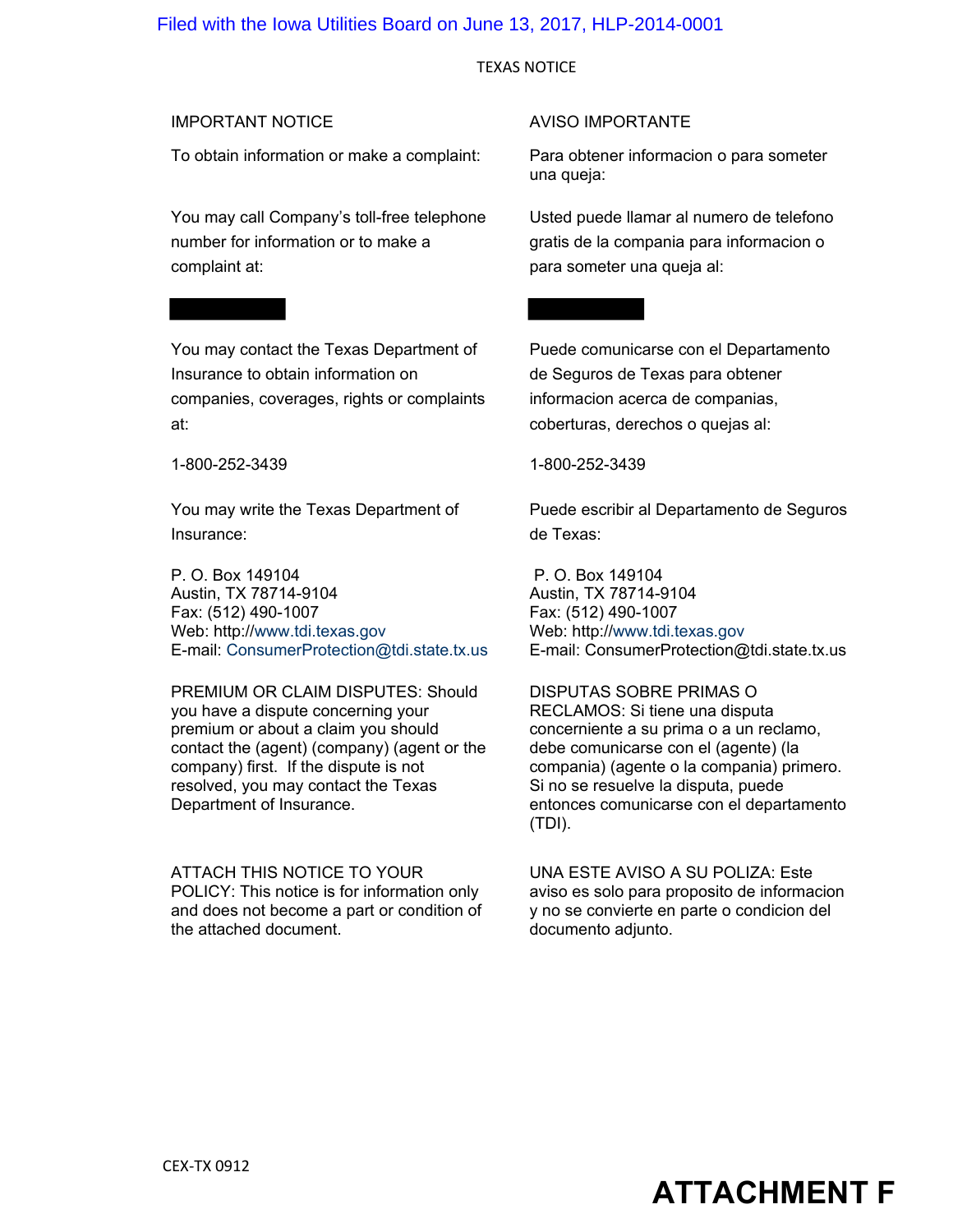

### **COMMERCIAL EXCESS LIABILITY POLICY DECLARATIONS-TEXAS**

**1. NAMED INSURED AND ADDRESS: PRODUCER'S NAME AND ADDRESS:** DAKOTA ACCESS, LLC; ENERGY TRANSFER CRUDE OIL COMPANY, LLC (PER UNDERLYING INSURANCE) 8111 WESTCHESTER DR. DALLAS, TX 75225



**2. POLICY TERM: From:** 05-15-2017 **To:** 05-15-2018 (12:01 a.m. Standard Time at on both dates, at the address of the Named Insured noted above.)

In consideration of the payment of premium, in reliance upon the statements herein or attached hereto, and subject to all of the terms of this policy, the company agrees with the Named Insured as follows:

**3. PREMIUM**:

Deposit Premium: Minimum Annual Premium: Total:

**RATING BASIS** ( ) Auditable (X) Non-Auditable

In the event of cancellation by the Named Insured, the company will receive and retain no less than \$ as a policy minimum premium.

#### **4. LIMITS OF INSURANCE**:

\$25,000,000 Each Occurrence \$25,000,000 Aggregate Limit (Where Applicable)

These Limits of Insurance apply in excess of the "controlling underlying limits of insurance" indicated in Item 5. of the Declarations.

#### **5. UNDERLYING INSURANCE**: **See schedule of underlying policies**

**6. FORMS AND ENDORSEMENTS** applicable to all Coverage Forms and made part of this policy at time of issue are listed on the attached Forms and Endorsements Schedule.

| 5/23/2017          | <b>CHICAGO OFFICE</b><br>CHICAGO, IL |                                  |  |
|--------------------|--------------------------------------|----------------------------------|--|
| <b>ISSUED DATE</b> | <b>ISSUING OFFICE</b>                | <b>AUTHORIZED REPRESENTATIVE</b> |  |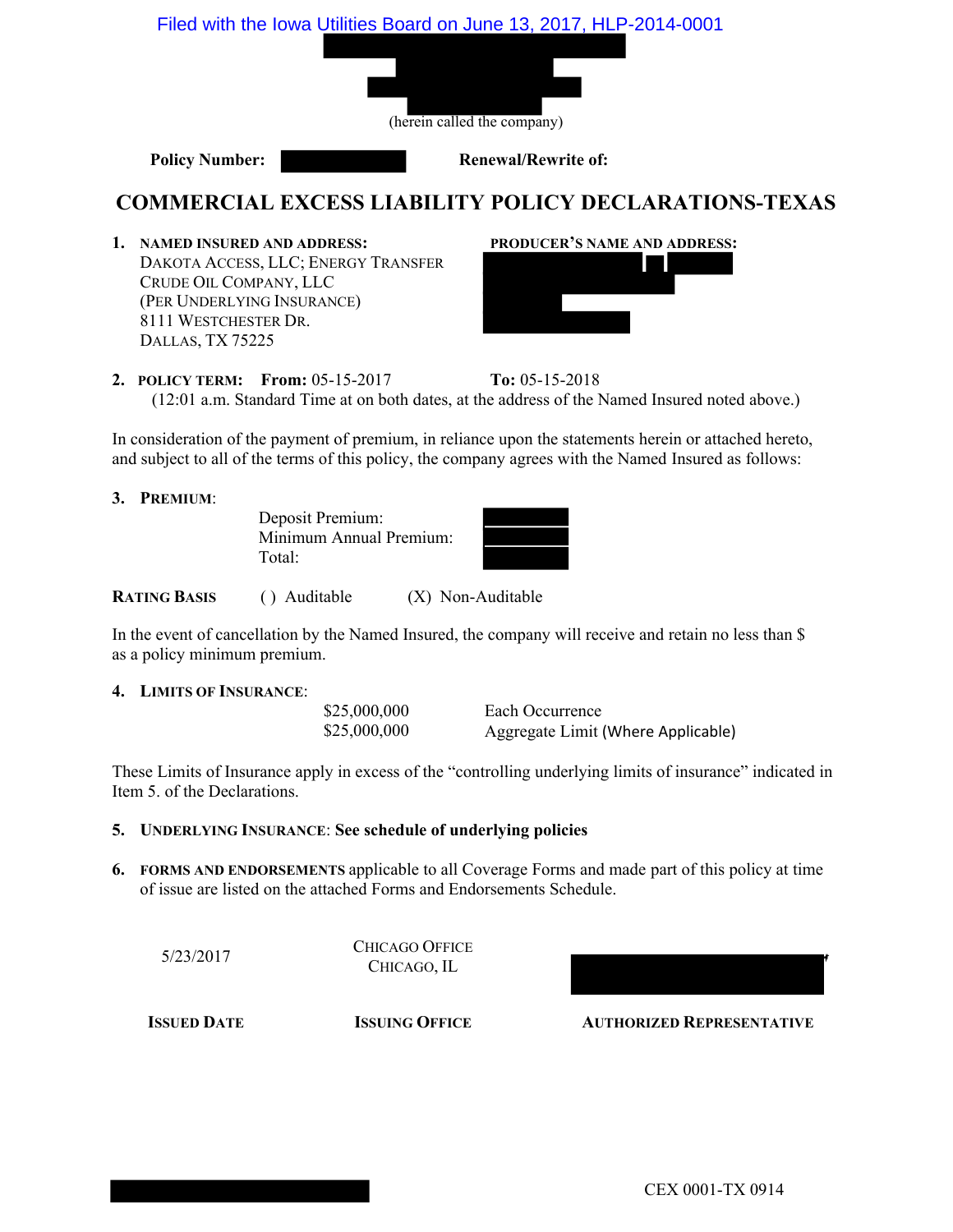# **FORMS AND ENDORSEMENTS SCHEDULE**

It is hereby understood and agreed the following forms and endorsements are attached to and are a part of this policy:

| #                       | <b>Form Number</b>     | <b>Form Name</b>                                                                                         |
|-------------------------|------------------------|----------------------------------------------------------------------------------------------------------|
| $\mathbf{1}$            | <b>CEX-TX 0912</b>     | <b>Texas Notice</b>                                                                                      |
| $\overline{2}$          | CEX0001-TX 0914        | Commercial Excess Liability Policy Declarations-Texas                                                    |
| $\overline{\mathbf{3}}$ | BCIM0000 1113          | Forms and Endorsement Schedule                                                                           |
| 4                       | <b>BCIMU0001 1113</b>  | <b>Claim Notice</b>                                                                                      |
| 5                       | BCIM0002 1113          | Schedule of Underlying Policies                                                                          |
| 6                       | BCIM0007 1113          | Asbestos Exclusion                                                                                       |
| $\overline{7}$          | BCIM0063 1113          | War Exclusion                                                                                            |
| 8                       | BCIM0226 1113          | Following Form Underlying Aggregates                                                                     |
| 9                       | CX 21 01 09 08         | Nuclear Energy Liability Exclusion Endorsement                                                           |
| 10                      | IL 78 04 TX 03 09      | Policyholder Asbestos Exclusion Notice-Texas                                                             |
| 11                      | BCIM0500 0415          | <b>TRIA Premium Disclosure Notice</b>                                                                    |
| 12                      | CX 21 30 01 15         | Cap on Losses from Certified Acts of Terrorism                                                           |
| 13                      | CX 02 13 11 13         | Texas Changes - Cancellation and Nonrenewal                                                              |
| 14                      | IL 00 17 11 98         | <b>Common Policy Conditions</b>                                                                          |
| 15                      | CX 00 01 04 13         | Commercial Excess Liability Coverage Form                                                                |
| 16                      | IL DS 77 00 BNLS 04 10 | <b>Signature Page</b>                                                                                    |
| 17                      | IL P 001 01 04         | U.S. Treasury Department's Office of Foreign Assets Control<br>("OFAC") Advisory Notice to Policyholders |

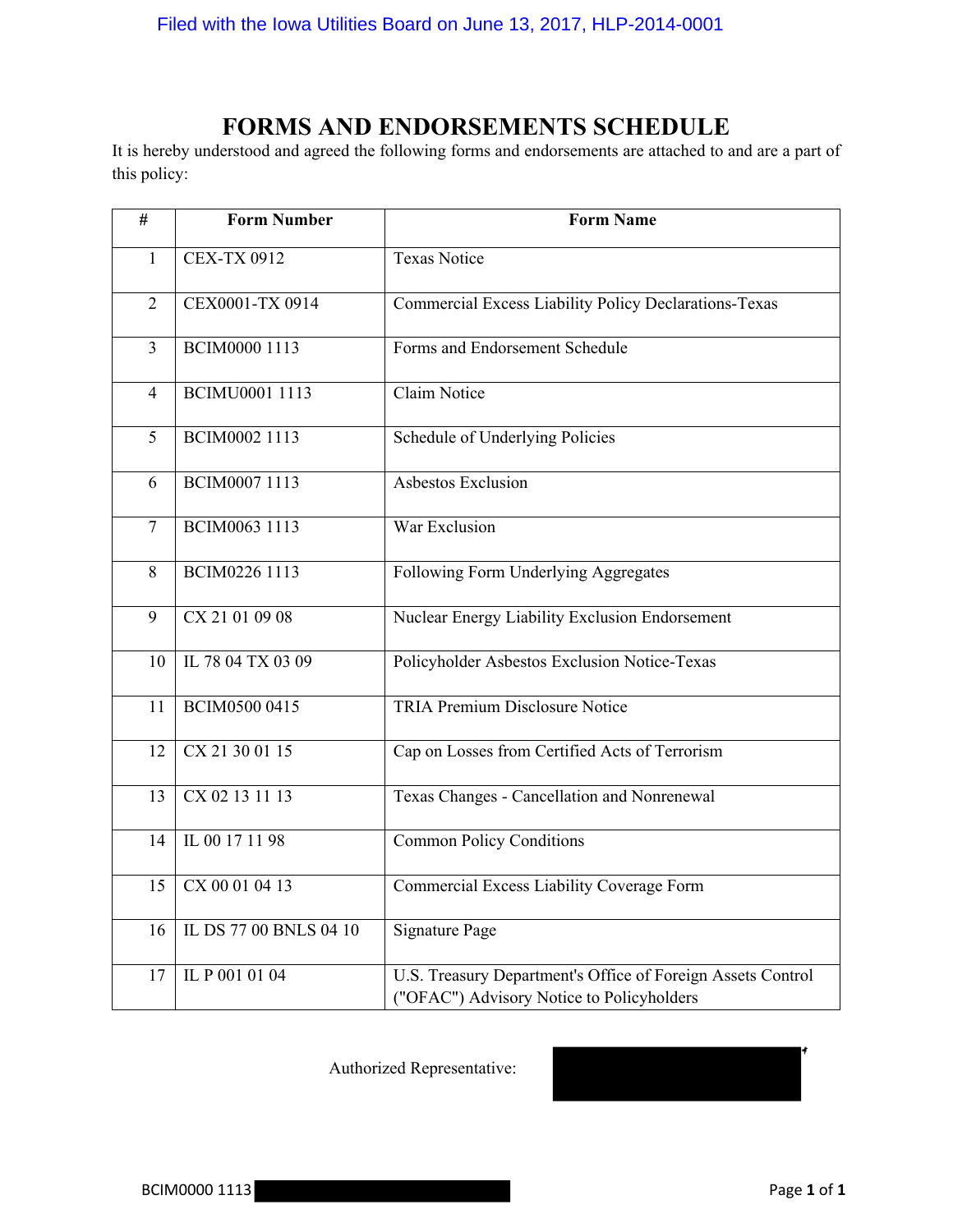Filed with the Iowa Utilities Board on June 13, 2017, HLP-2014-0001

# **CLAIM NOTICE**

#### **THIS ENDORSEMENT CHANGES THE POLICY. PLEASE READ IT CAREFULLY.**

In the event of claim to which this policy may apply, please give immediate notice to:

| Claims Department |  |  |
|-------------------|--|--|
|                   |  |  |
|                   |  |  |
|                   |  |  |
|                   |  |  |
|                   |  |  |
|                   |  |  |
| Toll Free:        |  |  |
| Fax               |  |  |

#### **ALL OTHER TERMS AND CONDITIONS REMAIN UNCHANGED.**

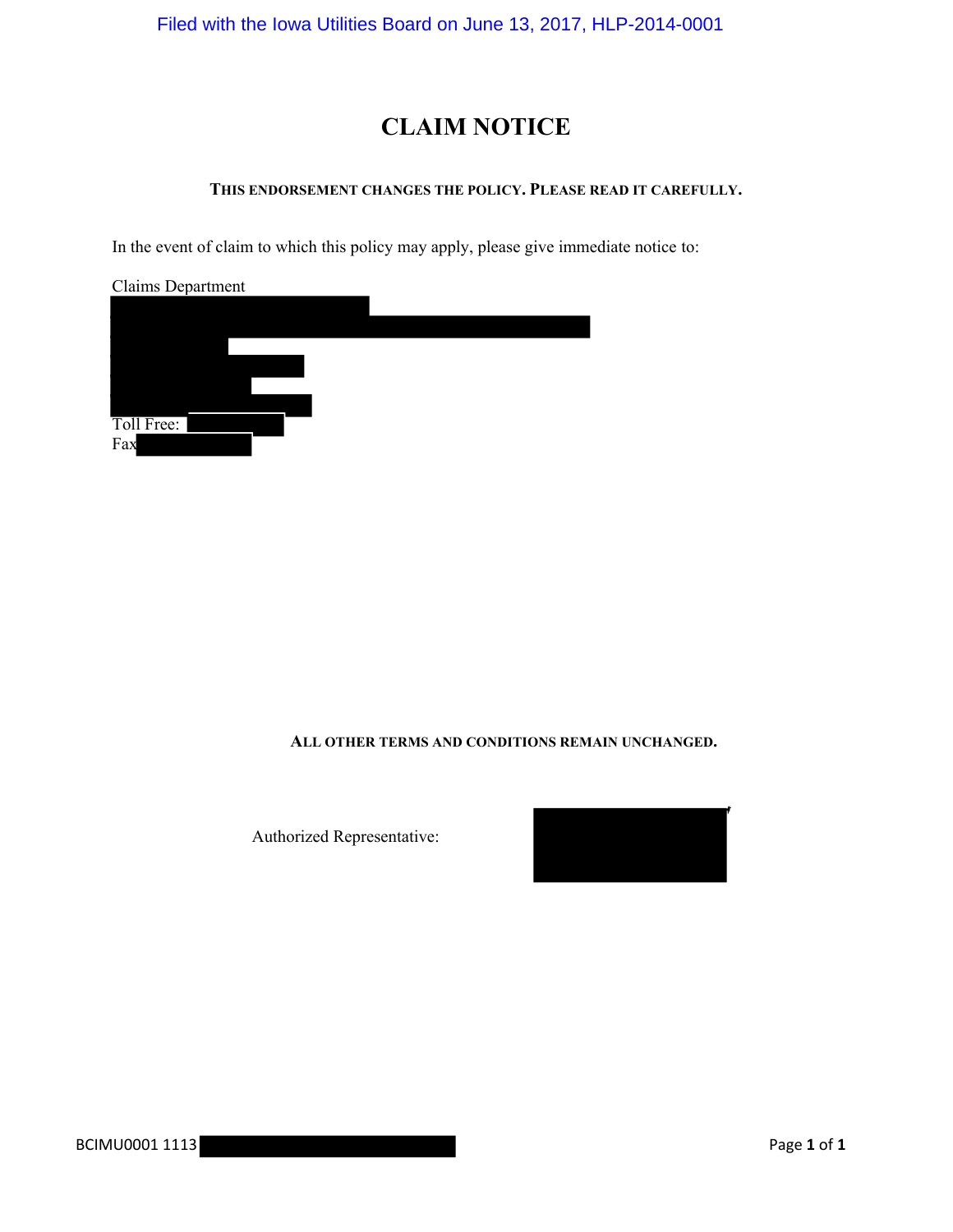## **SCHEDULE OF UNDERLYING POLICIES**

**THIS ENDORSEMENT CHANGES THE POLICY. PLEASE READ IT CAREFULLY.**

| Carrier, Policy Number, & Period                                    | <b>Type of Coverage</b>  | <b>Limits of Insurance</b>                                                                                                                                                   |
|---------------------------------------------------------------------|--------------------------|------------------------------------------------------------------------------------------------------------------------------------------------------------------------------|
| <b>CONTROLLING UNDERLYING POLIC(IES)</b>                            |                          |                                                                                                                                                                              |
| 1.<br>Policy Number on File with Company<br>05/15/2017 - 05/15/2018 | <b>General Liability</b> | \$100,000 Each Occurrence<br>\$100,000 General Aggregate<br>\$100,000 Products/Completed Operations<br>Aggregate<br>In Excess of a \$1,900,000 Self-Insured<br>Retention     |
| OTHER UNDERLYING POLICY                                             |                          |                                                                                                                                                                              |
| 2.<br>05/15/2017 - 05/15/2018                                       | <b>Excess Liability</b>  | \$10,000,000 Each Occurrence<br>\$10,000,000 Aggregate Limit (Where<br>Applicable)<br>\$10,000,000 Products/Completed Operations<br>Aggregate Limit<br>In Excess of 1. Above |
| 3.<br>$\overline{05/15/2017}$ - 05/15/2018                          | <b>Excess Liability</b>  | \$10,000,000 Each Occurrence<br>\$10,000,000 Aggregate Limit (Where<br>Applicable)<br>In Excess of 1 & 2 Above                                                               |
| 4.<br>05/15/2017 - 05/15/2018                                       | <b>Excess Liability</b>  | \$5,000,000 Each Occurrence<br>\$5,000,000 Aggregate Limit (Where<br>Applicable)<br>In Excess of 1 - 3 Above                                                                 |

**ALL OTHER TERMS AND CONDITIONS REMAIN UNCHANGED.**

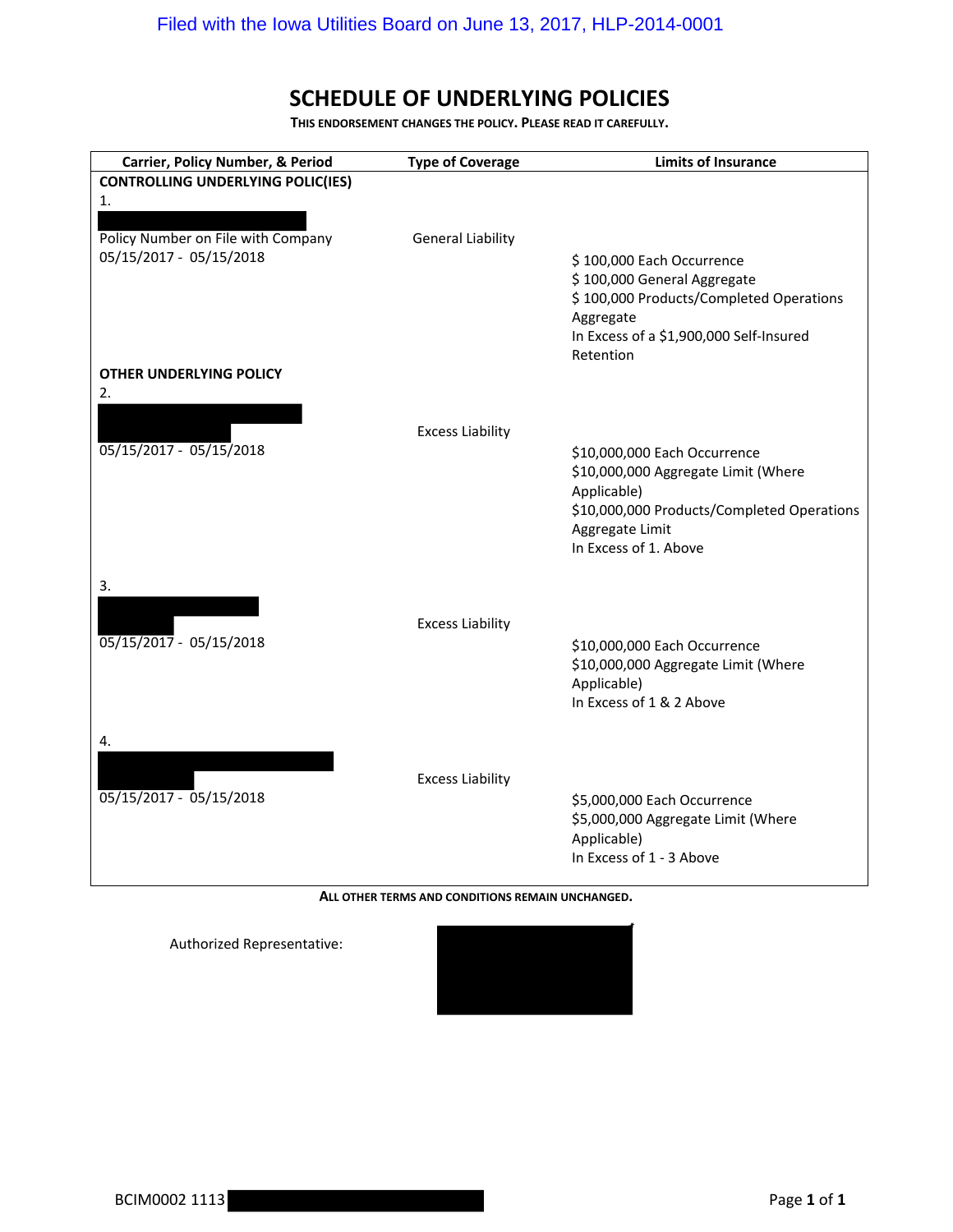# **ASBESTOS EXCLUSION**

#### **THIS ENDORSEMENT CHANGES THE POLICY. PLEASE READ IT CAREFULLY.**

This endorsement modifies Insurance provided under the following coverage part:

#### COMMERCIAL EXCESS LIABILITY COVERAGE PART

The following exclusion is added to Paragraph **2. Exclusions** of **Section I – Coverages:**

#### **2. Exclusions**

Insurance provided under this coverage part does not apply to:

- A. "Injury or Damage" including, but not limited to settlements, judgments, costs charges, expenses, costs of investigations, or the fees of attorneys, experts, or consultants arising out of or related in any way, either directly or indirectly, to:
	- 1. asbestos, asbestos products, asbestos-containing materials or products, asbestos fibers or asbestos dust, including, but not limited to, manufacture, mining, use, sale, installation, removal, or distribution activities;
	- 2. exposure to, testing for, monitoring of, cleaning up, removing, containing or treating of asbestos, asbestos products, asbestos-containing materials or products, asbestos fibers or asbestos dust; or
	- 3. any obligation to investigate, settle or defend, or indemnify any person against any claim or suit arising out of or related in any way, either directly or indirectly, to asbestos, asbestos products, asbestos-containing materials or products, asbestos fibers or asbestos dust.

#### **ALL OTHER TERMS AND CONDITIONS REMAIN UNCHANGED.**

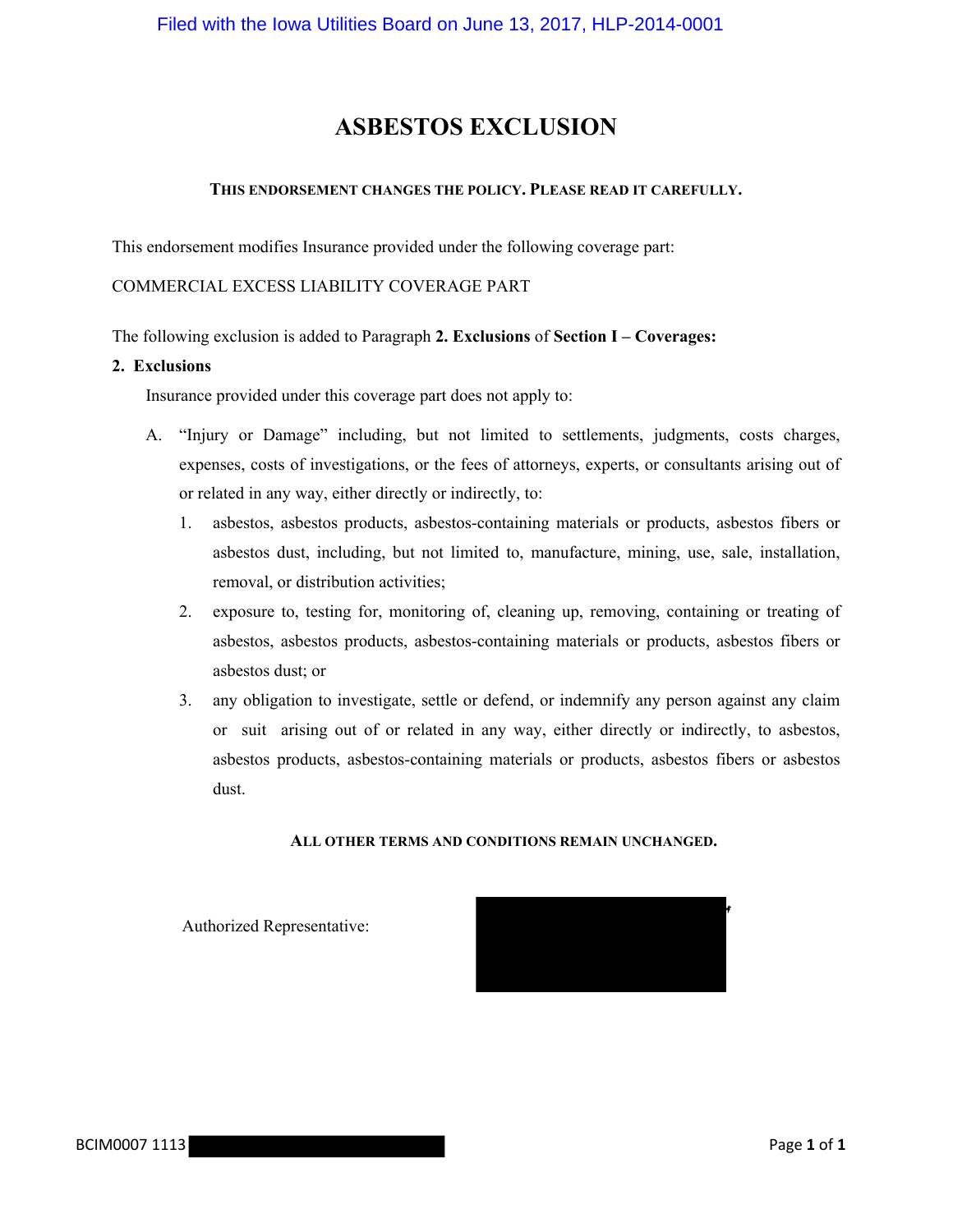# **WAR EXCLUSION**

#### **THIS ENDORSEMENT CHANGES THE POLICY. PLEASE READ IT CAREFULLY.**

This endorsement modifies Insurance provided under the following coverage part:

COMMERCIAL EXCESS LIABILITY COVERAGE PART

The following exclusion is added to Paragraph **2. Exclusions** of **Section I – Coverages:**

#### **2. Exclusions**

Insurance provided under this coverage part does not apply to:

"injury or "damage" arising out of any war, invasion, acts of foreign or domestic enemies, hostilities, (whether war be declared or not), civil war, rebellion, revolution, insurrection, military or usurped power or confiscation or nationalization or requisition or destruction of or damage to property including loss of access, by or under the order of any government, local authority or risks of contraband, illegal transportation or trade.

#### **ALL OTHER TERMS AND CONDITIONS REMAIN UNCHANGED.**

Authorized Representative:

4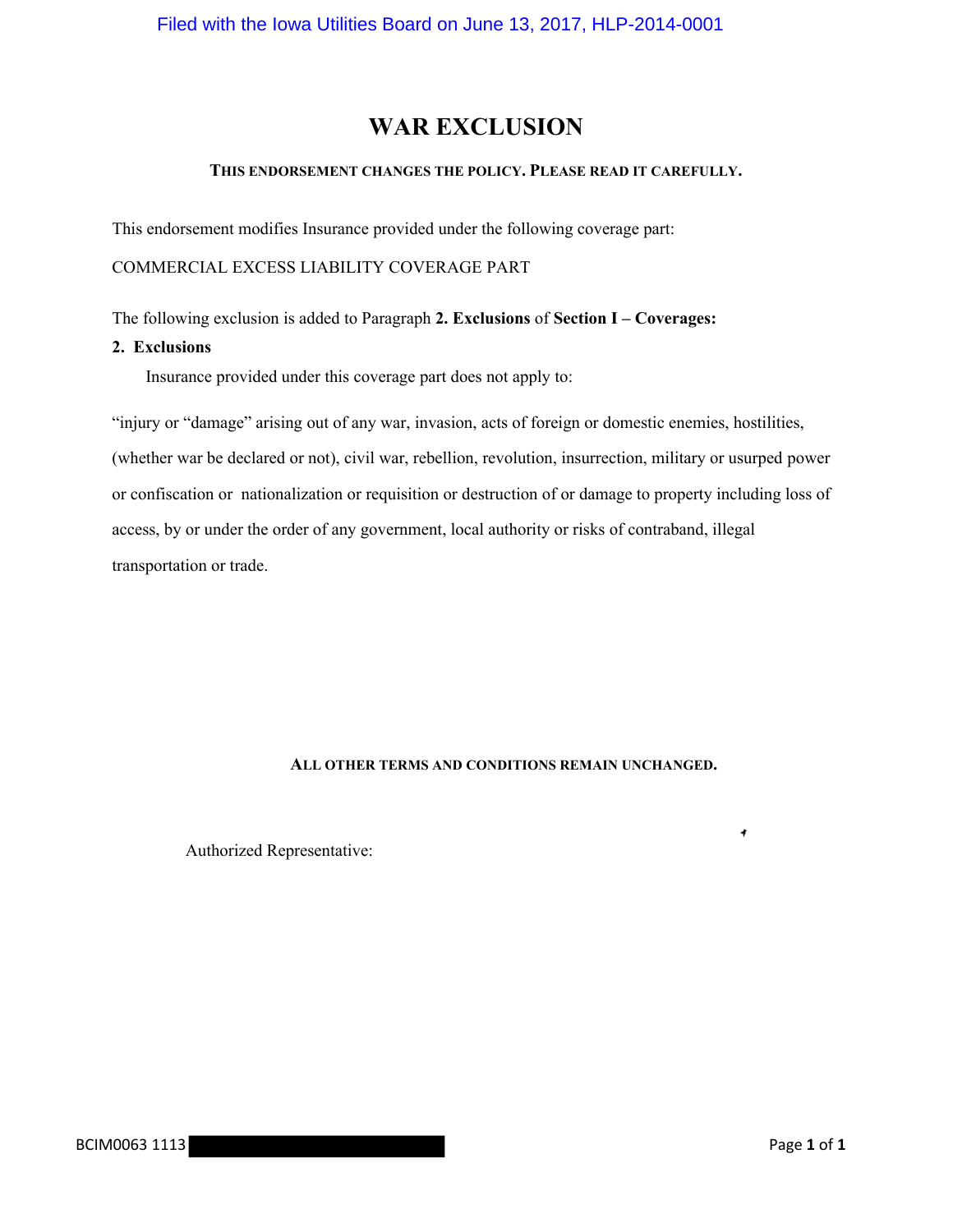# **FOLLOWING FORM UNDERLYING AGGREGATES**

#### **THIS ENDORSEMENT CHANGES THE POLICY. PLEASE READ IT CAREFULLY.**

This endorsement modifies Insurance provided under the following coverage part:

### COMMERCIAL EXCESS LIABILITY COVERAGE PART

Under Section II Limits of Insurance, item 2.b. is deleted and replaced with the following:

The Aggregate Limit is the most we will pay for the sum of all "ultimate net loss", for all "injury or damage" covered under this Coverage Part.

The Aggregate Limit shown in Declarations page shall apply in the same manner as the aggregate limits shown in the Schedule of Controlling Underlying Insurance.

#### **ALL OTHER TERMS AND CONDITIONS REMAIN UNCHANGED.**

Authorized Representative:

 $\pmb{\ast}$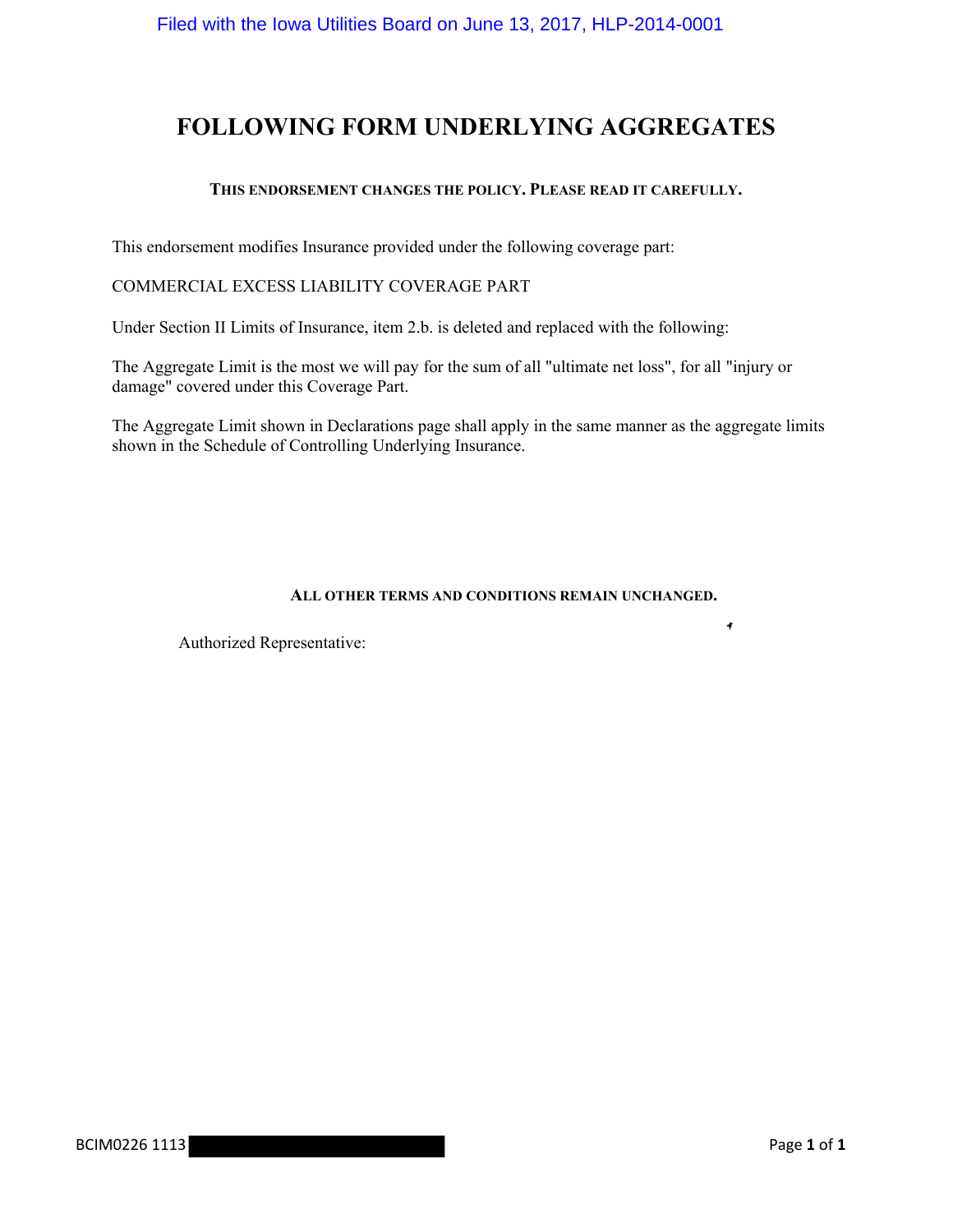**COMMERCIAL EXCESS LIABILITY CX 21 01 09 08**

**THIS ENDORSEMENT CHANGES THE POLICY. PLEASE READ IT CAREFULLY.**

# **NUCLEAR ENERGY LIABILITY EXCLUSION ENDORSEMENT**

**(BROAD FORM)**

This endorsement modifies insurance provided under the following:

COMMERCIAL EXCESS LIABILITY COVERAGE PART

The following exclusion is added to Paragraph **2., Exclusions:**

#### **2. Exclusions**

#### **NUCLEAR ENERGY LIABILITY**

- **a.** Under any Liability Coverage, to "injury or damage":
	- **(1)** With respect to which an insured under the policy is also an insured under a nuclear energy liability policy issued by Nuclear Energy Liability Insurance Association, Mutual Atomic Energy Liability Underwriters. Nuclear Insurance Association of Canada or any of their successors, or would be an insured under any such policy but for its termination upon exhaustion of its limit of liability; or
	- **(2)** Resulting from the "hazardous properties" of "nuclear material" and with respect to which **(a)** any person or organization is required to maintain financial protection pursuant to the Atomic Energy Act of 1954, or any law amendatory thereof, or **(b)** the insured is, or had this policy not been issued would be, entitled to indemnity from the United States of America, or any agency thereof, under any agreement entered into by the United States of America, or any agency thereof, with any person or organization.
- **b.** Under any Liability Coverage, to "injury or damage" resulting from "hazardous properties" of "nuclear material", if:
	- **(1)** The "nuclear material" **(a)** is at any "nuclear facility" owned by, or operated by or on behalf of, an insured or **(b)** has been discharged or dispersed therefrom;
	- **(2)** The "nuclear material" is contained in "spent fuel" or "waste" at any time possessed, handled, used, processed, stored, transported or disposed of, by or on behalf of an insured; or
- **(3)** The "injury or damage" arises out of the furnishing by an insured of services, materials, parts or equipment in connection with the planning, construction, maintenance, operation or use of any "nuclear facility", but if such facility is located within the United States of America, its territories or possessions or Canada, this Exclusion **(3)** applies only to property damage to such "nuclear facility" and any property thereat.
- **c.** As used in this endorsement:

"Hazardous properties" includes radioactive, toxic or explosive properties.

"Nuclear material" means "source material", "special nuclear material" or "by-product material".

"Source material", "special nuclear material", and "by-product material" have the meanings given them in the Atomic Energy Act of 1954 or in any law amendatory thereof.

"Spent fuel" means any fuel element or fuel component, solid or liquid, which has been used or exposed to radiation in a "nuclear reactor".

"Waste" means any waste material **(a)** containing "by-product material" other than the tailings or wastes produced by the extraction or concentration of uranium or thorium from any ore processed primarily for its "source material" content, and **(b)** resulting from the operation by any person or organization of any "nuclear facility" included under the first two paragraphs of the definition of "nuclear facility".

"Nuclear facility" means:

**(a)** Any "nuclear reactor";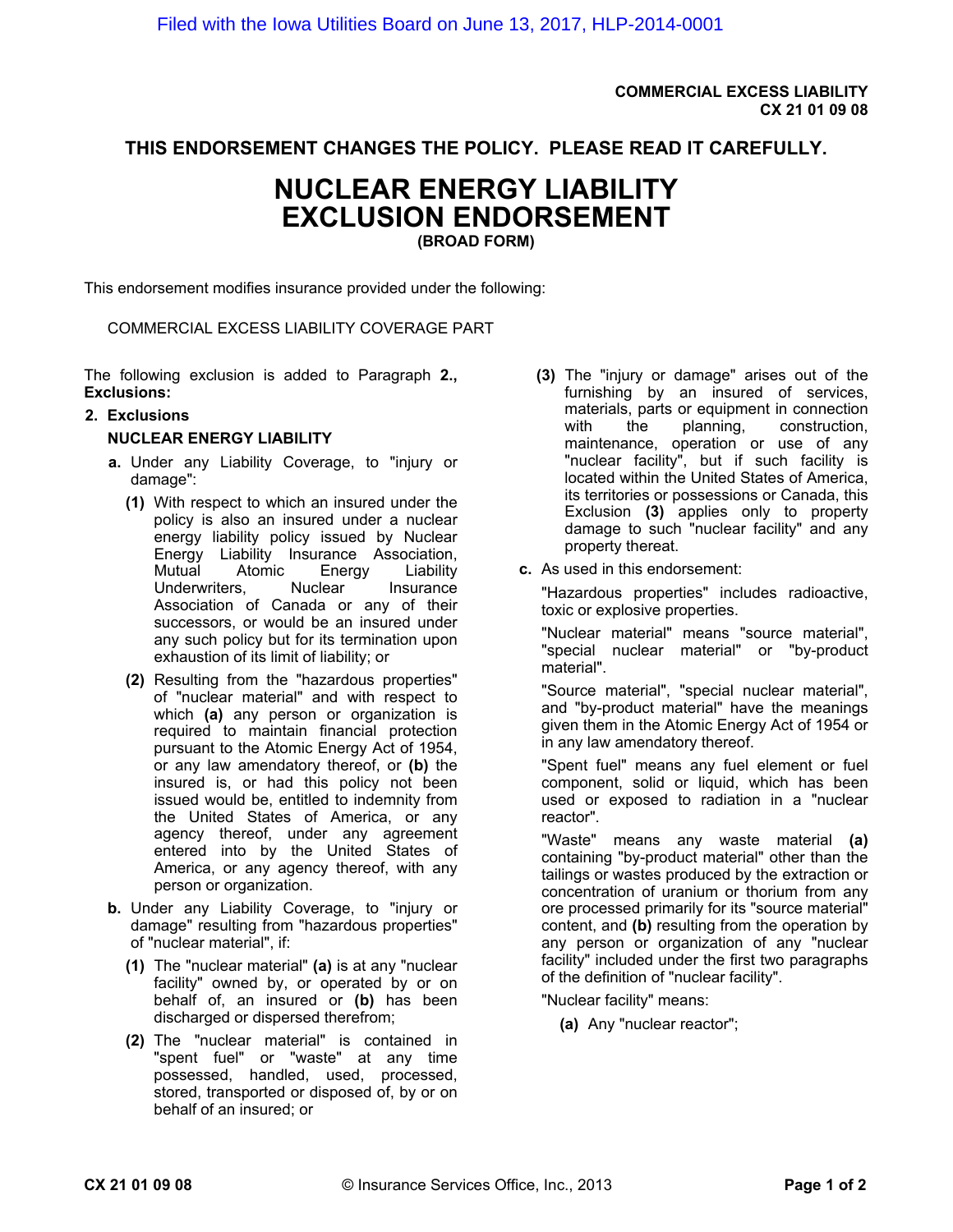- **(b)** Any equipment or device designed or used for **(1)** separating the isotopes of uranium or plutonium, **(2)** processing or utilizing "spent fuel", or **(3)** handling, processing or packaging "waste";
- **(c)** Any equipment or device used for the processing, fabricating or alloying of "special nuclear material" if at any time the total amount of such material in the custody of the "insured" at the premises where such equipment or device is located consists of or contains more than 25 grams of plutonium or uranium 233 or any combination thereof, or more than 250 grams of uranium 235;
- **(d)** Any structure, basin, excavation, premises or place prepared or used for the storage or disposal of "waste";

and includes the site on which any of the foregoing is located, all operations conducted on such site and all premises used for such operations.

"Nuclear reactor" means any apparatus designed or used to sustain nuclear fission in a self-supporting chain reaction or to contain a critical mass of fissionable material.

"Injury or damage" includes all forms of radioactive contamination of property.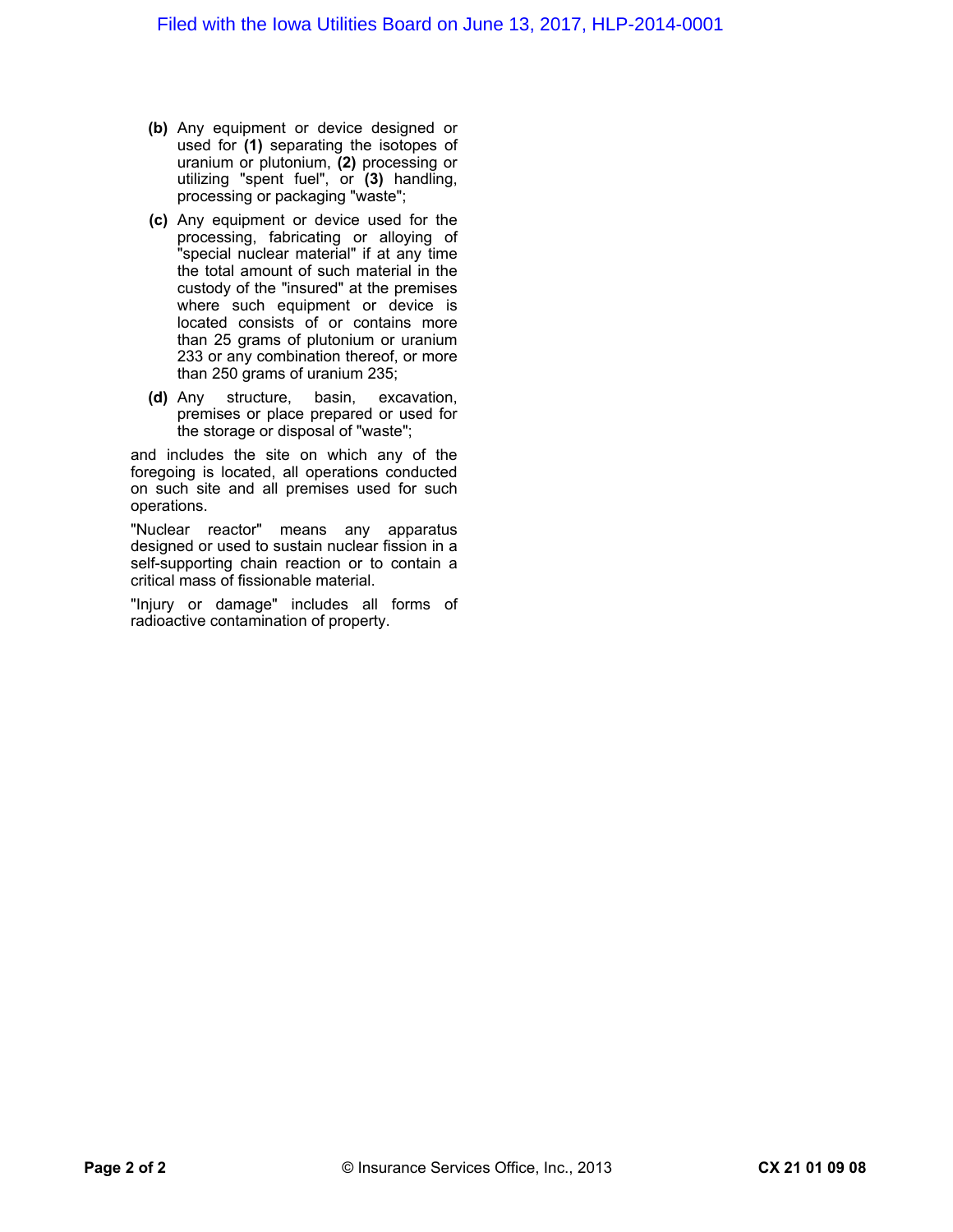### **POLICYHOLDER ASBESTOS EXCLUSION NOTICE** – **TEXAS**

**NO COVERAGE IS PROVIDED BY THIS NOTICE NOR CAN IT BE CONSTRUED TO REPLACE ANY PROVISIONS IN YOUR POLICY. YOU SHOULD READ YOUR POLICY AND ALL OF THE ENDORSEMENTS FOR COMPLETE INFORMATION ON THE COVERAGES YOU ARE PROVIDED. IF THERE IS ANY CONFLICT BETWEEN THE POLICY AND THIS NOTICE, THE PROVISIONS OF THE POLICY SHALL PREVAIL.**

#### **THIS NOTICE HAS BEEN PREPARED IN CONJUNCTION WITH THE IMPLEMENTATION OF AN ABSOLUTE ASBESTOS EXCLUSION TO YOUR POLICY.**

Your policy includes a change in the Liability Coverage Forms. Under your policy we are applying a policy level asbestos exclusion endorsement that deletes any coverage for injury or damage arising out of asbestos. This exclusion applies to the use, installation, removal, withdrawal, or disposal of asbestos or any material or product that contains asbestos.

This asbestos exclusion will apply to your policy as well as any future renewals, continuations, extensions, rewrites, and changes unless or until the "insured location" has been certified by an appropriately qualified person or organization as free of asbestos.

Should you have any questions regarding this notice or whether there are any coverage needs or requirements you may have please contact your agent or broker for assistance.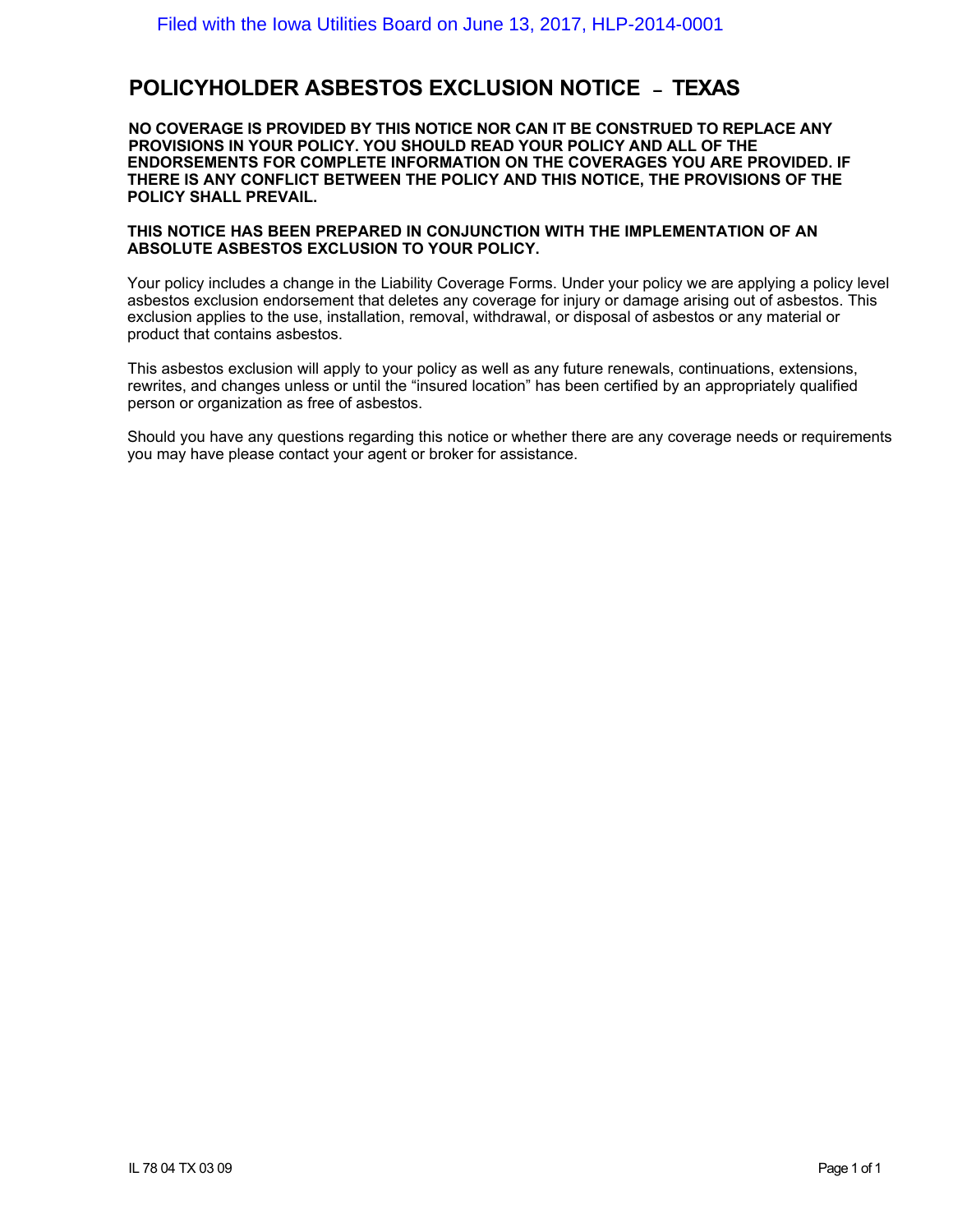### **THIS ENDORSEMENT IS ATTACHED TO AND MADE PART OF YOUR POLICY IN RESPONSE TO THE DISCLOSURE REQUIREMENTS OF THE TERRORISM RISK INSURANCE ACT. THIS ENDORSEMENT DOES NOT GRANT ANY COVERAGE OR CHANGE THE TERMS AND CONDITIONS OF ANY COVERAGE UNDER THE POLICY.**

#### **POLICYHOLDER DISCLOSURE NOTICE OF TERRORISM INSURANCE COVERAGE**

Coverage for acts of terrorism, as defined in the Terrorism Risk Insurance Act, as amended, (the "Act"), is included in your policy. As defined in Section 102(1) of the Act: The term "act of terrorism" means any act that is certified by the Secretary of the Treasury—in consultation with the Secretary of Homeland Security, and the Attorney General of the United States—to be an act of terrorism; to be a violent act or an act that is dangerous to human life, property, or infrastructure; to have resulted in damage within the United States, or outside the United States in the case of certain air carriers or vessels or the premises of a United States mission; and to have been committed by an individual or individuals as part of an effort to coerce the civilian population of the United States or to influence the policy or affect the conduct of the United States Government by coercion. Under your coverage, any losses resulting from certified acts of terrorism may be partially reimbursed by the United States Government under a formula established by the Act. However, your policy may contain other exclusions which might affect your coverage, such as an exclusion for nuclear events. Under the formula, the United States Government generally reimburses 85% through 2015; 84% beginning January 1, 2016; 83% beginning on January 1, 2017; 82% beginning on January 1, 2018; 81% beginning on January 1, 2019 and 80% beginning on January 1, 2020 of covered terrorism losses exceeding the statutorily established deductible paid by the insurance company providing the coverage. The Act contains a \$100 billion cap that limits U.S. Government reimbursement as well as insurers' liability for losses resulting from certified acts of terrorism when the amount of such losses exceeds \$100 billion in any one calendar year. If the aggregate insured losses for all insurers exceed \$100 billion, your coverage may be reduced.

The portion of your annual premium that is attributable to coverage for acts of terrorism as defined in the Act, is \$2,000 and does not include any charges for the portion of losses covered by the United States government under the Act.

Name of Insurer: Policy Number:

BCIM 0500 04 15 © 2015 National Association of Insurance Commissioners

.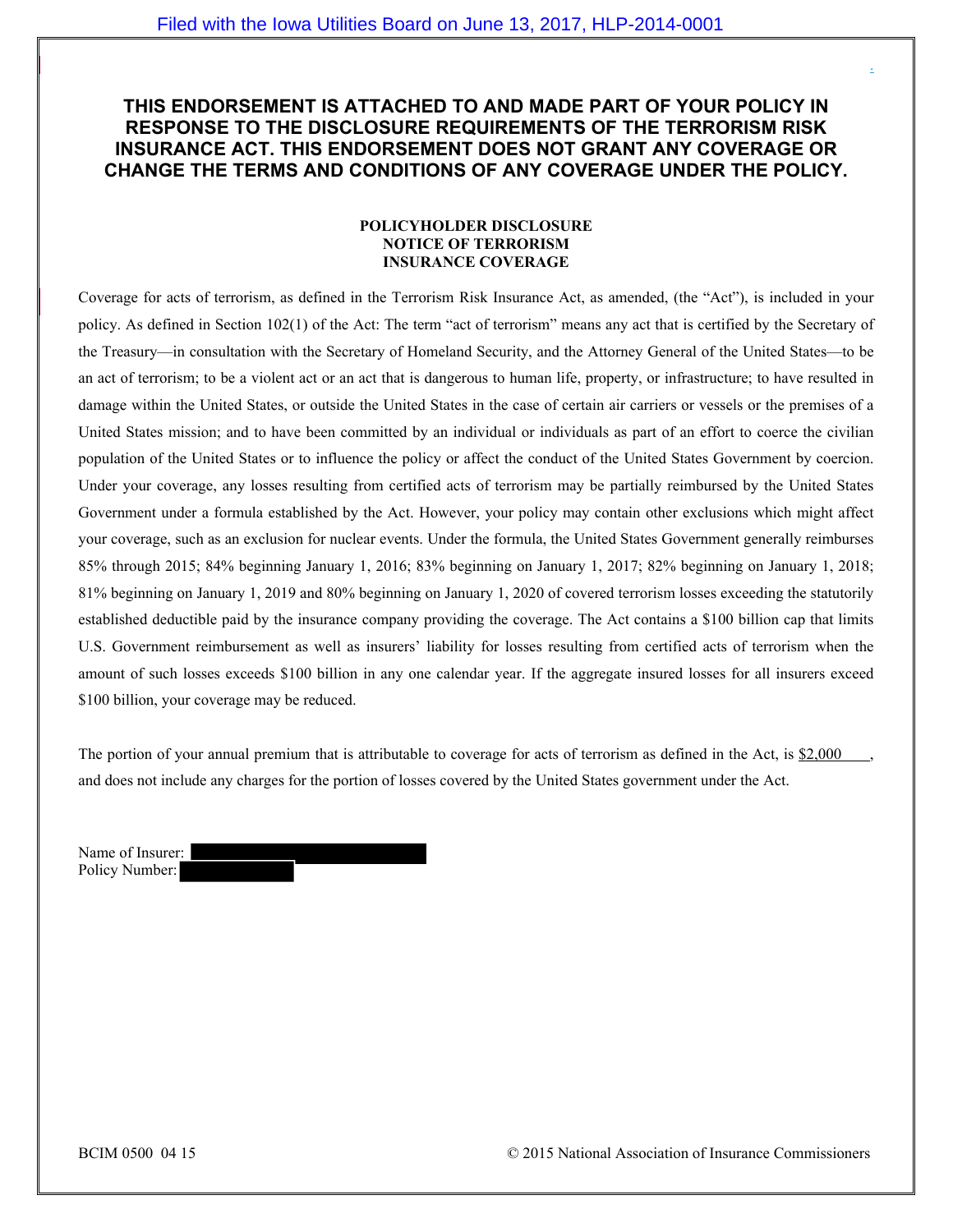**COMMERCIAL EXCESS LIABILITY CX 21 30 01 15**

# **THIS ENDORSEMENT CHANGES THE POLICY. PLEASE READ IT CAREFULLY. CAP ON LOSSES FROM CERTIFIED ACTS OF TERRORISM**

This endorsement modifies insurance provided under the following:

COMMERCIAL EXCESS LIABILITY COVERAGE PART

**A.** Any endorsement addressing acts of terrorism (however defined) in any "controlling underlying insurance" does not apply to this excess insurance. The following provisions addressing acts of terrorism apply with respect to this excess insurance:

If aggregate insured losses attributable to terrorist acts certified under the federal Terrorism Risk Insurance Act exceed \$100 billion in a calendar year and we have met our insurer deductible under the Terrorism Risk Insurance Act, we shall not be liable for the payment of any portion of the amount of such losses that exceeds \$100 billion, and in such case insured losses up to that amount are subject to pro rata allocation in accordance with procedures established by the Secretary of the Treasury.

"Certified act of terrorism" means an act that is certified by the Secretary of the Treasury, in accordance with the provisions of the federal Terrorism Risk Insurance Act, to be an act of terrorism pursuant to such Act. The criteria contained in the Terrorism Risk Insurance Act for a "certified act of terrorism" include the following:

- **1.** The act resulted in insured losses in excess of \$5 million in the aggregate, attributable to all types of insurance subject to the Terrorism Risk Insurance Act; and
- **2.** The act is a violent act or an act that is dangerous to human life, property or infrastructure and is committed by an individual or individuals as part of an effort to coerce the civilian population of the United States or to influence the policy or affect the conduct of the United States Government by coercion.
- **B.** The terms and limitations of any terrorism exclusion, or the inapplicability or omission of a terrorism exclusion, do not serve to create coverage for "injury or damage" that is otherwise excluded under this Coverage Part.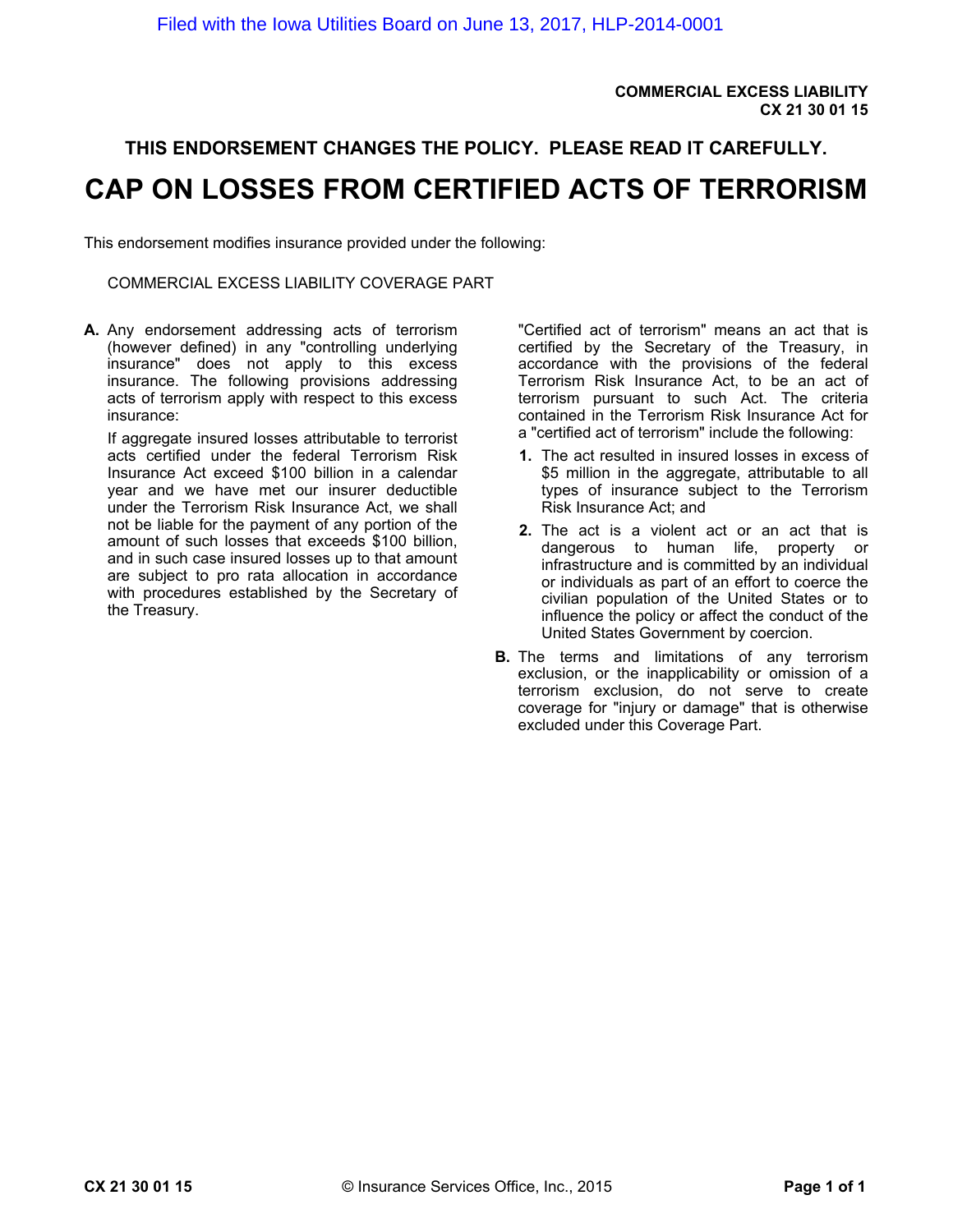**COMMERCIAL EXCESS LIABILITY CX 02 13 11 13**

### **THIS ENDORSEMENT CHANGES THE POLICY. PLEASE READ IT CAREFULLY.**

# **TEXAS CHANGES – CANCELLATION AND NONRENEWAL**

This endorsement modifies insurance provided under the following:

COMMERCIAL EXCESS LIABILITY COVERAGE PART

- **A.** Paragraph **5.b.** of the **Cancellation** Provisions of **Section III – Conditions** is replaced by the following:
	- **b.** We may cancel this policy:
		- **(1)** By mailing or delivering to the first Named Insured written notice of cancellation, stating the reason for cancellation, at least 10 days before the effective date of cancellation.

However, if this policy covers a condominium association, and the condominium property contains at least one residence or the condominium declarations conform with the Texas Uniform Condominium Act, then the notice of cancellation, as described above, will be provided to the first Named Insured 30 days before the effective date of cancellation. We will also provide 30 days' written notice to each unit-owner to whom we issued a certificate or memorandum of insurance, by mailing or delivering the notice to each last mailing address known to us.

- **(2)** For the following reasons, if this policy does not provide coverage to a governmental unit, as defined under 28 TEX. ADMIN. CODE, Section 5.7001 :
	- **(a)** If this policy has been in effect for 60 days or less, we may cancel for any reason except, that under the provisions of the Texas Insurance Code, we may not cancel this policy solely because the policyholder is an elected official.
	- **(b)** If this policy has been in effect for more than 60 days, or if it is a renewal or continuation of a policy issued by us, we may cancel only for one or more of the following reasons:
		- **(i)** Fraud in obtaining coverage;
		- **(ii)** Failure to pay premiums when due;
- **(iii)** An increase in hazard within the control of the insured which would produce an increase in rate;
- **(iv)** Loss of our reinsurance covering all or part of the risk covered by the policy; or
- **(v)** If we have been placed in supervision, conservatorship or receivership and the cancellation is approved or directed by the supervisor, conservator or receiver.
- **(3)** For the following reasons, if this policy provides coverage to a governmental unit, as defined under 28 TEX. ADMIN. CODE, Section 5.7001:
	- **(a)** If this policy has been in effect for less than 90 days, we may cancel this policy for any reason.
	- **(b)** If this policy has been in effect for 90 days or more, or if it is a renewal or continuation of a policy issued by us, we may cancel this policy, only for the following reasons:
		- **(i)** If the first Named Insured does not pay the premium or any portion of the premium when due;
		- **(ii)** If the Texas Department of Insurance determines that continuation of this policy would result in violation of the Texas Insurance Code or any other law governing the business of insurance in Texas;
		- **(iii)** If the Named Insured submits a fraudulent claim; or
		- **(iv)** If there is an increase in the hazard within the control of the Named Insured which would produce an increase in rate.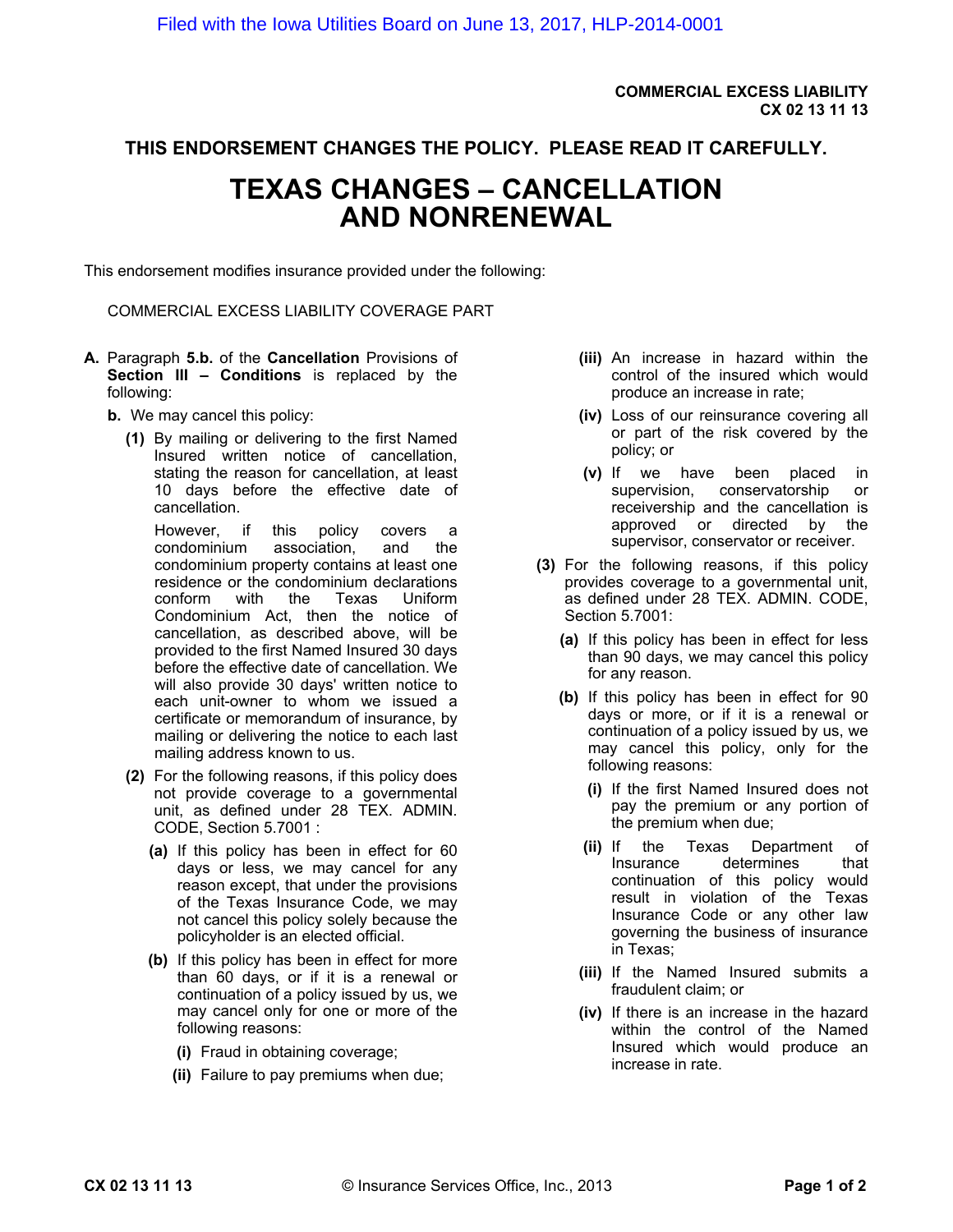**B.** Paragraph **13. When We Do Not Renew** of **Section III – Conditions** is replaced by the following:

#### **NONRENEWAL**

- **1.** We may elect not to renew this policy except, that under the provisions of the Texas Insurance Code, we may not refuse to renew this policy solely because the policyholder is an elected official.
- **2.** This Paragraph, **2.,** applies unless the policy qualifies under Paragraph **3.** below.

If we elect not to renew this policy, we may do so by mailing or delivering to the first Named Insured, at the last mailing address known to us, written notice of nonrenewal, stating the reason for nonrenewal, at least 60 days before the expiration date. If notice is mailed or delivered less than 60 days before the expiration date, this policy will remain in effect until the 61st day after the date on which the notice is mailed or delivered. Earned premium for any period of coverage that extends beyond the expiration date will be computed pro rata based on the previous year's premium.

- **3.** If this policy covers a condominium association, and the condominium property contains at least one residence or the condominium declarations conform with the Texas Uniform Condominium Act, then we will mail or deliver written notice of nonrenewal, at least 30 days before the expiration or anniversary date of the policy, to:
	- **a.** The first Named Insured; and
	- **b.** Each unit-owner to whom we issued a certificate or memorandum of insurance.

We will mail or deliver such notice to each last mailing address known to us.

- **4.** If notice is mailed, proof of mailing will be sufficient proof of notice.
- **5.** The transfer of a policyholder between admitted companies within the same insurance group is not considered a refusal to renew.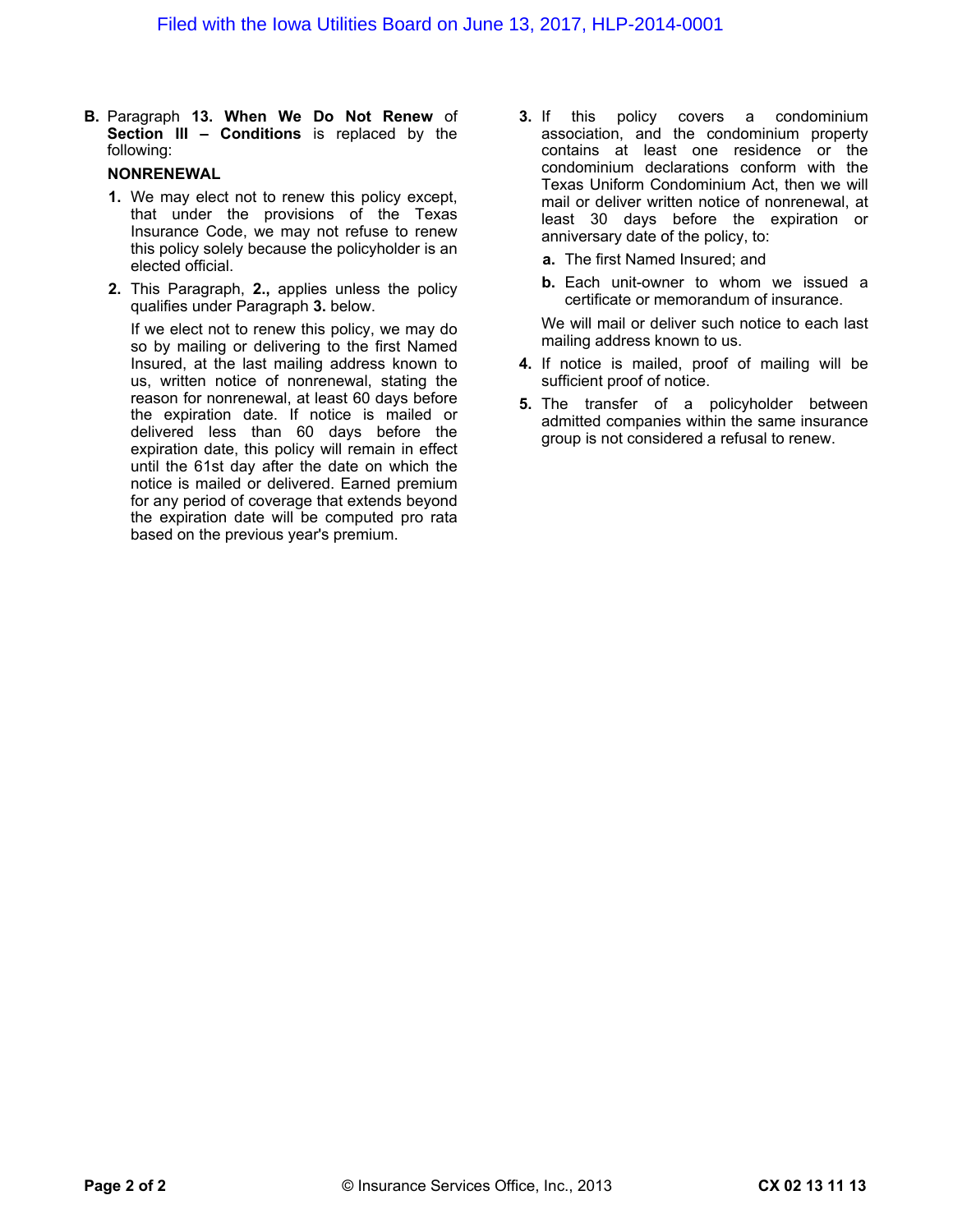**IL 00 17 11 98**

# **COMMON POLICY CONDITIONS**

All Coverage Parts included in this policy are subject to the following conditions.

#### **A. Cancellation**

- **1.** The first Named Insured shown in the Declarations may cancel this policy by mailing or delivering to us advance written notice of cancellation.
- **2.** We may cancel this policy by mailing or delivering to the first Named Insured written notice of cancellation at least:
	- **a.** 10 days before the effective date of cancellation if we cancel for nonpayment of premium; or
	- **b.** 30 days before the effective date of cancellation if we cancel for any other reason.
- **3.** We will mail or deliver our notice to the first Named Insured's last mailing address known to us.
- **4.** Notice of cancellation will state the effective date of cancellation. The policy period will end on that date.
- **5.** If this policy is cancelled, we will send the first Named Insured any premium refund due. If we cancel, the refund will be pro rata. If the first Named Insured cancels, the refund may be less than pro rata. The cancellation will be effective even if we have not made or offered a refund.
- **6.** If notice is mailed, proof of mailing will be sufficient proof of notice.

#### **B. Changes**

This policy contains all the agreements between you and us concerning the insurance afforded. The first Named Insured shown in the Declarations is authorized to make changes in the terms of this policy with our consent. This policy's terms can be amended or waived only by endorsement issued by us and made a part of this policy.

#### **C. Examination Of Your Books And Records**

We may examine and audit your books and records as they relate to this policy at any time during the policy period and up to three years afterward.

#### **D. Inspections And Surveys**

- **1.** We have the right to:
	- **a.** Make inspections and surveys at any time;
- **b.** Give you reports on the conditions we find; and
- **c.** Recommend changes.
- **2.** We are not obligated to make any inspections, surveys, reports or recommendations and any such actions we do undertake relate only to insurability and the premiums to be charged. We do not make safety inspections. We do not undertake to perform the duty of any person or organization to provide for the health or safety of workers or the public. And we do not warrant that conditions:
	- **a.** Are safe or healthful; or
	- **b.** Comply with laws, regulations, codes or standards.
- **3.** Paragraphs **1.** and **2.** of this condition apply not only to us, but also to any rating, advisory, rate service or similar organization which makes insurance inspections, surveys, reports or recommendations.
- **4.** Paragraph **2.** of this condition does not apply to any inspections, surveys, reports or recommendations we may make relative to certification, under state or municipal statutes, ordinances or regulations, of boilers, pressure vessels or elevators.

#### **E. Premiums**

The first Named Insured shown in the Declarations:

- **1.** Is responsible for the payment of all premiums; and
- **2.** Will be the payee for any return premiums we pay.

#### **F. Transfer Of Your Rights And Duties Under This Policy**

Your rights and duties under this policy may not be transferred without our written consent except in the case of death of an individual named insured.

If you die, your rights and duties will be transferred to your legal representative but only while acting within the scope of duties as your legal representative. Until your legal representative is appointed, anyone having proper temporary custody of your property will have your rights and duties but only with respect to that property.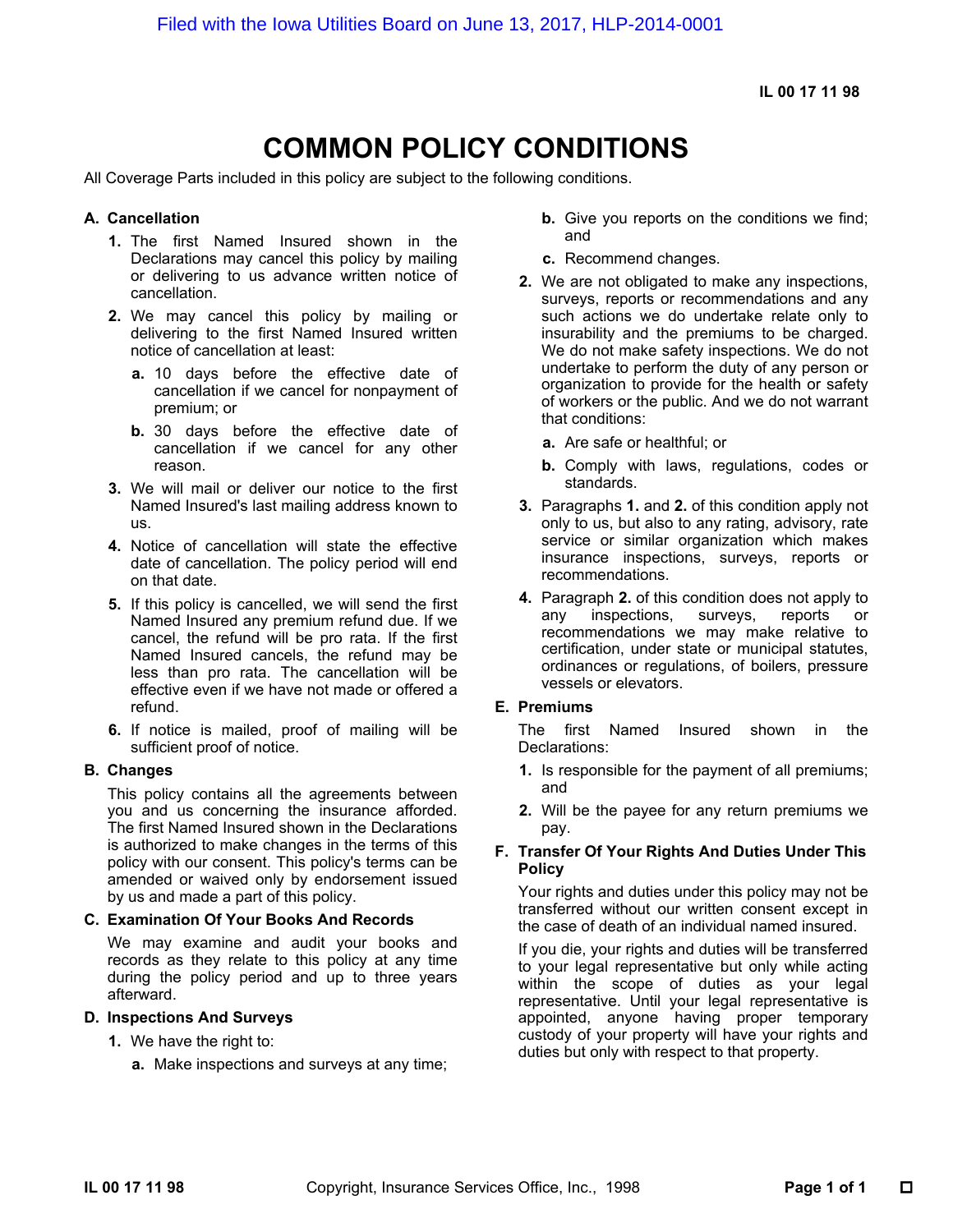#### **COMMERCIAL EXCESS LIABILITY CX 00 01 04 13**

# **COMMERCIAL EXCESS LIABILITY COVERAGE FORM**

Various provisions in this policy restrict coverage. Read the entire policy carefully to determine rights, duties and what is and is not covered.

Throughout this policy the words "you" and "your" refer to the Named Insured shown in the Declarations, and any other person or organization qualifying as a Named Insured under this policy. The words "we", "us" and "our" refer to the company providing this insurance. The word "insured" means any person or organization qualifying as such under the "controlling underlying insurance".

Other words and phrases that appear in quotation marks in this Coverage Part have special meaning. Refer to Section **IV** – Definitions. Other words and phrases that are not defined under this Coverage Part but defined in the "controlling underlying insurance" will have the meaning described in the policy of "controlling underlying insurance".

The insurance provided under this Coverage Part will follow the same provisions, exclusions and limitations that are contained in the applicable "controlling underlying insurance", unless otherwise directed by this insurance. To the extent such provisions differ or conflict, the provisions of this Coverage Part will apply. However, the coverage provided under this Coverage Part will not be broader than that provided by the applicable "controlling underlying insurance".

There may be more than one "controlling underlying insurance" listed in the Declarations and provisions in those policies conflict, and which are not superseded by the provisions of this Coverage Part. In such a case, the provisions, exclusions and limitations of the "controlling underlying insurance" applicable to the particular "event" for which a claim is made or suit is brought will apply.

#### **SECTION I – COVERAGES**

#### **1. Insuring Agreement**

**a.** We will pay on behalf of the insured the "ultimate net loss" in excess of the "retained limit" because of "injury or damage" to which insurance provided under this Coverage Part applies.

We will have the right and duty to defend the insured against any suit seeking damages for such "injury or damage" when the applicable limits of "controlling underlying insurance" have been exhausted in accordance with the provisions of such "controlling underlying insurance".

When we have no duty to defend, we will have the right to defend, or to participate in the defense of, the insured against any other suit seeking damages for "injury or damage".

However, we will have no duty to defend the insured against any suit seeking damages for which insurance under this policy does not apply.

At our discretion, we may investigate any "event" that may involve this insurance and settle any resultant claim or suit, for which we have the duty to defend.

But:

- **(1)** The amount we will pay for "ultimate net loss" is limited as described in Section **II** – Limits Of Insurance; and
- **(2)** Our right and duty to defend ends when we have used up the applicable limit of insurance in the payment of judgments or settlements under this Coverage Part. However, if the policy of "controlling underlying insurance" specifies that limits are reduced by defense expenses, our right and duty to defend ends when we have used up the applicable limit of insurance in the payment of defense expenses, judgments or settlements under this Coverage Part.
- **b.** This insurance applies to "injury or damage" that is subject to an applicable "retained limit". If any other limit, such as, a sublimit, is specified in the "controlling underlying insurance", this insurance does not apply to "injury or damage" arising out of that exposure unless that limit is specified in the Declarations under the Schedule of "controlling underlying insurance".
- **c.** If the "controlling underlying insurance" requires, for a particular claim, that the "injury or damage" occur during its policy period in order for that coverage to apply, then this insurance will only apply to that "injury or damage" if it occurs during the policy period of this Coverage Part. If the "controlling underlying insurance" requires that the "event" causing the particular "injury or damage" takes place during its policy period in order for that coverage to apply, then this insurance will apply to the claim only if the "event" causing that "injury or damage" takes place during the policy period of this Coverage Part.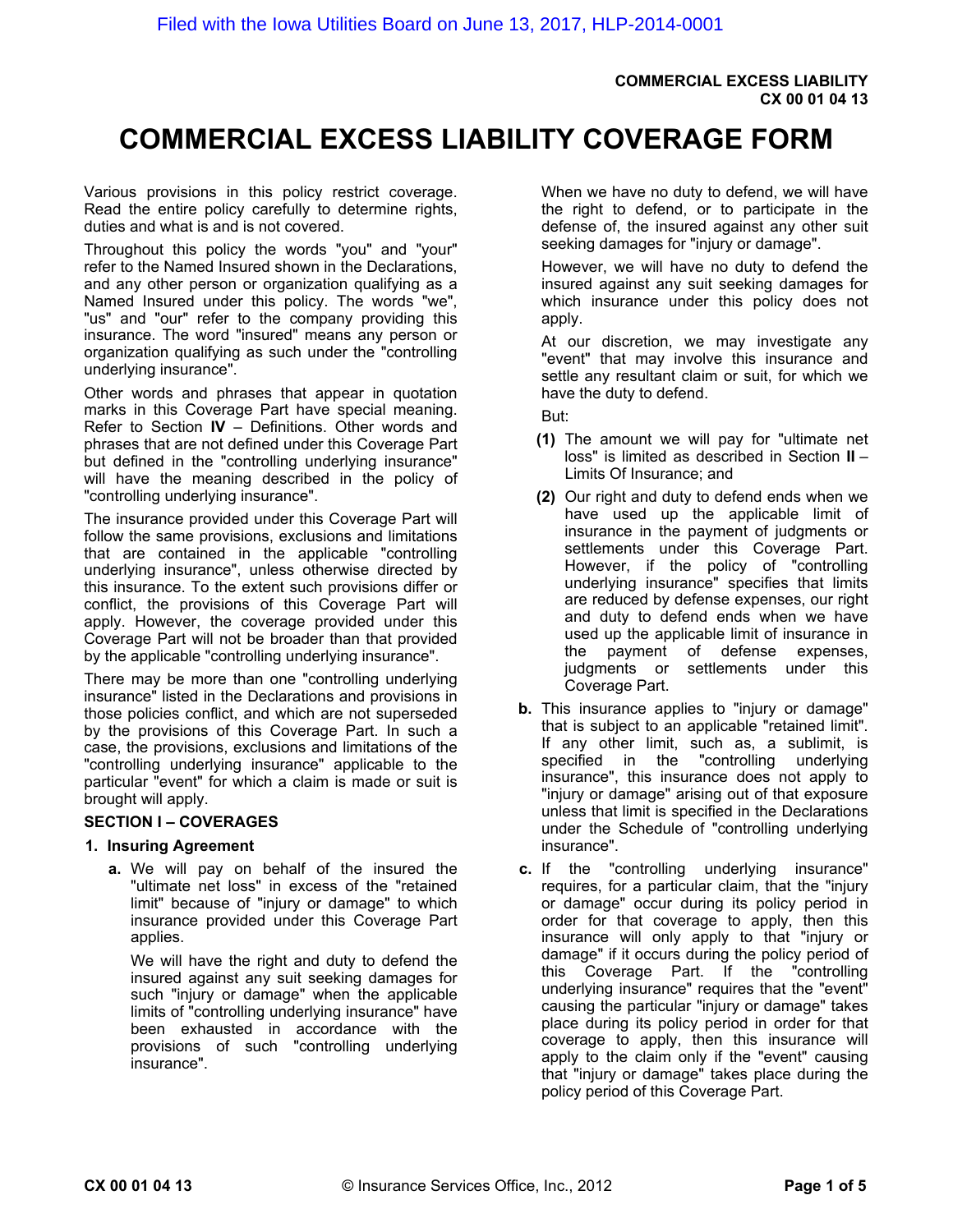**d.** Any additional insured under any policy of "controlling underlying insurance" will automatically be an additional insured under this insurance. If coverage provided to the additional insured is required by a contract or agreement, the most we will pay on behalf of the additional insured is the amount of insurance required by the contract, less any amounts payable by any "controlling underlying insurance".

Additional insured coverage provided by this insurance will not be broader than coverage provided by the "controlling underlying insurance".

#### **2. Exclusions**

The following exclusions, and any other exclusions added by endorsement, apply to this Coverage Part. In addition, the exclusions applicable to any "controlling underlying insurance" apply to this insurance unless superseded by the following exclusions, or superseded by any other exclusions added by endorsement to this Coverage Part.

Insurance provided under this Coverage Part does not apply to:

#### **a. Medical Payments**

Medical payments coverage or expenses that are provided without regard to fault, whether or not provided by the applicable "controlling underlying insurance".

#### **b. Auto**

Any loss, cost or expense payable under or resulting from any of the following auto coverages:

- **(1)** First-party physical damage coverage;
- **(2)** No-fault coverage;
- **(3)** Personal injury protection or auto medical payments coverage; or
- **(4)** Uninsured or underinsured motorists coverage.

#### **c. Pollution**

- **(1)** "Injury or damage" which would not have occurred, in whole or in part, but for the actual, alleged or threatened discharge, dispersal, seepage, migration, release or escape of pollutants at any time.
- **(2)** Any loss, cost or expense arising out of any:
	- **(a)** Request, demand, order or statutory or regulatory requirement that any insured or others test for, monitor, clean up, remove, contain, treat, detoxify or neutralize, or in any way respond to, or assess the effects of, pollutants; or

**(b)** Claim or suit by or on behalf of a governmental authority for damages because of testing for, monitoring, cleaning up, removing, containing, treating, detoxifying or neutralizing, or in any way responding to, or assessing the effects of, pollutants.

This exclusion does not apply to the extent that valid "controlling underlying insurance" for the pollution liability risks described above exists or would have existed but for the exhaustion of underlying limits for "injury or damage".

#### **d. Workers' Compensation And Similar Laws**

Any obligation of the insured under a workers' compensation, disability benefits or unemployment compensation law or any similar law.

#### **SECTION II – LIMITS OF INSURANCE**

- **1.** The Limits of Insurance shown in the Declarations, and the rules below fix the most we will pay regardless of the number of:
	- **a.** Insureds;
	- **b.** Claims made or suits brought, or number of vehicles involved;
	- **c.** Persons or organizations making claims or bringing suits; or
	- **d.** Limits available under any "controlling underlying insurance".
- **2.** The Limits of Insurance of this Coverage Part will apply as follows:
	- **a.** This insurance only applies in excess of the "retained limit".
	- **b.** The Aggregate Limit is the most we will pay for the sum of all "ultimate net loss", for all "injury or damage" covered under this Coverage Part.

However, this Aggregate Limit only applies to "injury or damage" that is subject to an aggregate limit of insurance under the "controlling underlying insurance".

- **c.** Subject to Paragraph **2.b.** above, the Each Occurrence Limit is the most we will pay for the sum of all "ultimate net loss" under this insurance because of all "injury or damage" arising out of any one "event".
- **d.** If the Limits of Insurance of the "controlling underlying insurance" are reduced by defense expenses by the terms of that policy, any payments for defense expenses we make will reduce our applicable Limits of Insurance in the same manner.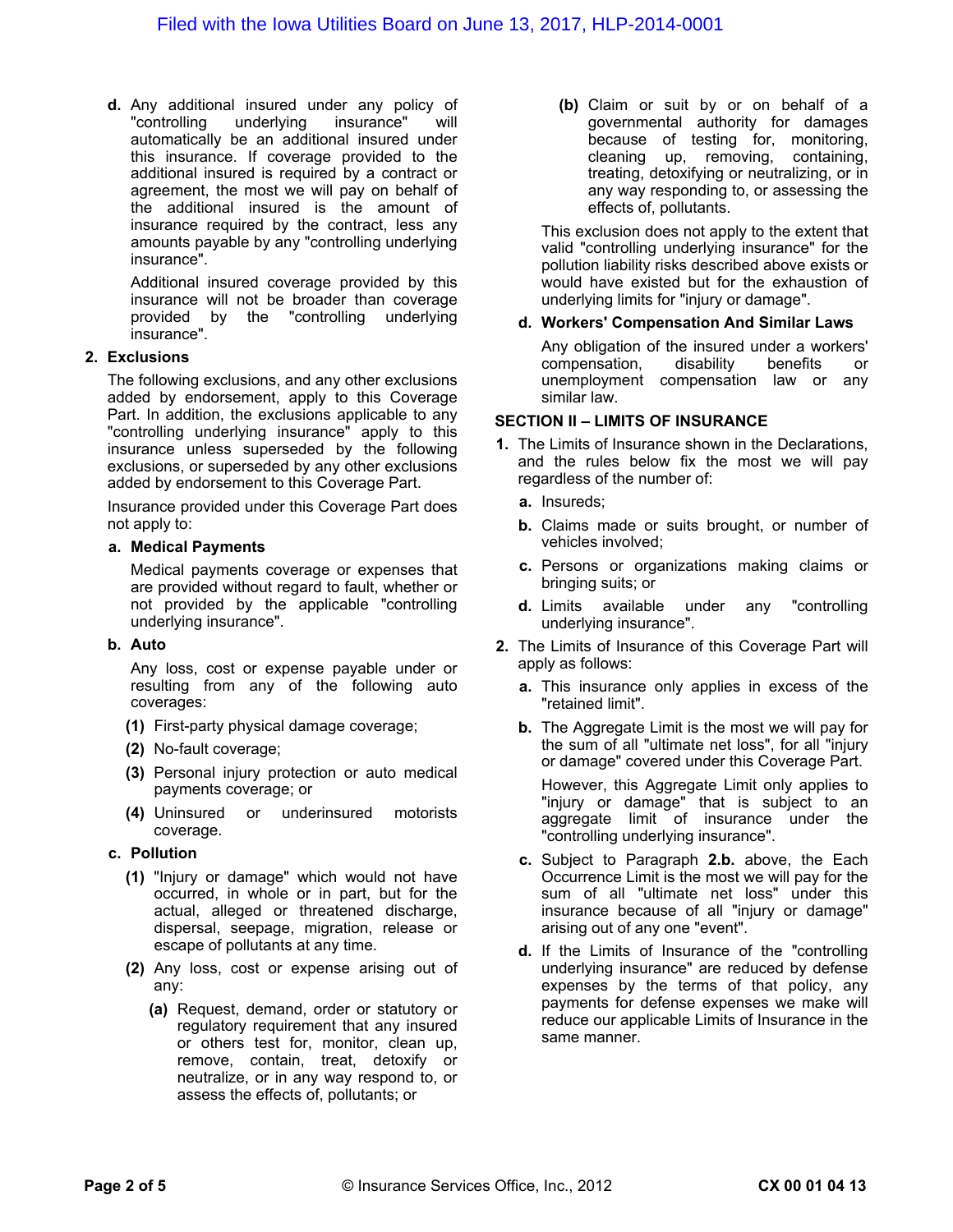**3.** If any "controlling underlying insurance" has a policy period that is different from the policy period of this Coverage Part then, for the purposes of this insurance, the "retained limit" will only be reduced or exhausted by payments made for "injury or damage" covered under this insurance.

The Aggregate Limit of this Coverage Part applies separately to each consecutive annual period of this Coverage Part and to any remaining period of this Coverage Part of less than 12 months, starting with the beginning of the policy period shown in the Declarations, unless the policy period is extended after issuance for an additional period of less than 12 months. In that case, the additional period will be deemed part of the last preceding period for purposes of determining the Limits of Insurance.

#### **SECTION III – CONDITIONS**

The following conditions apply. In addition, the conditions applicable to any "controlling underlying insurance" are also applicable to the coverage provided under this insurance unless superseded by the following conditions.

#### **1. Appeals**

If the "controlling underlying insurer" or insured elects not to appeal a judgment in excess of the amount of the "retained limit", we may do so at our own expense. We will also pay for taxable court costs, pre- and postjudgment interest and disbursements associated with such appeal. In no event will this provision increase our liability beyond the applicable Limits of Insurance described in Section **II** – Limits Of Insurance.

#### **2. Bankruptcy**

#### **a. Bankruptcy Of Insured**

Bankruptcy or insolvency of the insured or of the insured's estate will not relieve us of our obligations under this Coverage Part.

**b. Bankruptcy Of Controlling Underlying Insurer**

Bankruptcy or insolvency of the "controlling underlying insurer" will not relieve us of our obligations under this Coverage Part.

However, insurance provided under this Coverage Part will not replace any "controlling underlying insurance" in the event of bankruptcy or insolvency of the "controlling underlying insurer". The insurance provided under this Coverage Part will apply as if the "controlling underlying insurance" were in full effect and recoverable.

#### **3. Duties In The Event Of An Event, Claim Or Suit**

- **a.** You must see to it that we are notified as soon as practicable of an "event", regardless of the amount, which may result in a claim under this insurance. To the extent possible, notice should include:
	- **(1)** How, when and where the "event" took place;
	- **(2)** The names and addresses of any injured persons and witnesses; and
	- **(3)** The nature and location of any "injury or damage" arising out of the "event".
- **b.** If a claim is made or suit is brought against any insured, you must:
	- **(1)** Immediately record the specifics of the claim or suit and the date received; and
	- **(2)** Notify us as soon as practicable.

You must see to it that we receive written notice of the claim or suit as soon as practicable.

- **c.** You and any other insured involved must:
	- **(1)** Immediately send us copies of any demands, notices, summonses or legal papers received in connection with the claim or suit;
	- **(2)** Authorize us to obtain records and other information;
	- **(3)** Cooperate with us in the investigation or settlement of the claim or defense against the suit; and
	- **(4)** Assist us, upon our request, in the enforcement of any right against any person or organization which may be liable to the insured because of "injury or damage" to which this insurance may also apply.
- **d.** No insured will, except at that insured's own cost, voluntarily make a payment, assume any obligation, or incur any expense, other than for first aid, without our consent.

#### **4. First Named Insured Duties**

The first Named Insured is the person or organization first named in the Declarations and is responsible for the payment of all premiums. The first Named Insured will act on behalf of all other Named Insureds for giving and receiving of notice of cancellation or the receipt of any return premium that may become payable.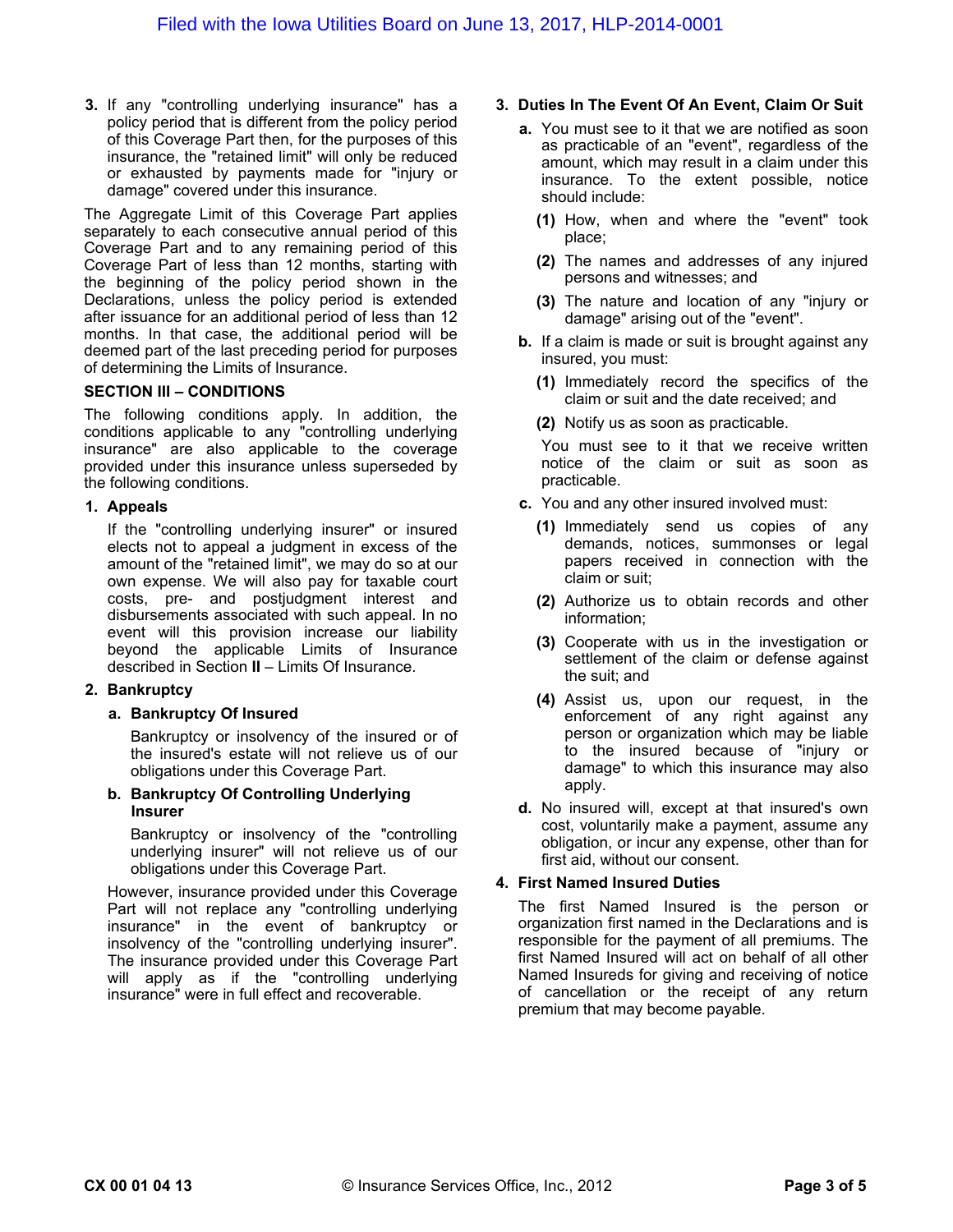At our request, the first Named Insured will furnish us, as soon as practicable, with a complete copy of any "controlling underlying insurance" and any subsequently issued endorsements or policies which may in any way affect the insurance provided under this Coverage Part.

#### **5. Cancellation**

- **a.** The first Named Insured shown in the Declarations may cancel this policy by mailing or delivering to us advance written notice of cancellation.
- **b.** We may cancel this policy by mailing or delivering to the first Named Insured written notice of cancellation at least:
	- **(1)** 10 days before the effective date of cancellation if we cancel for nonpayment of premium; or
	- **(2)** 30 days before the effective date of cancellation if we cancel for any other reason.
- **c.** We will mail or deliver our notice to the first Named Insured's last mailing address known to us.
- **d.** Notice of cancellation will state the effective date of cancellation. The policy period will end on that date.
- **e.** If this policy is cancelled, we will send the first Named Insured any premium refund due. If we cancel, the refund will be pro rata. If the first Named Insured cancels, the refund may be less than pro rata. The cancellation will be effective even if we have not made or offered a refund.
- **f.** If notice is mailed, proof of mailing will be sufficient proof of notice.

#### **6. Changes**

This Coverage Part contains all the agreements between you and us concerning the insurance afforded. The first Named Insured is authorized by all other insureds to make changes in the terms of this Coverage Part with our consent. This Coverage Part's terms can be amended or waived only by endorsement.

#### **7. Maintenance Of/Changes To Controlling Underlying Insurance**

Any "controlling underlying insurance" must be maintained in full effect without reduction of coverage or limits except for the reduction of aggregate limits in accordance with the provisions of such "controlling underlying insurance" that results from "injury or damage" to which this insurance applies.

Such exhaustion or reduction is not a failure to maintain "controlling underlying insurance". Failure to maintain "controlling underlying insurance" will not invalidate insurance provided under this Coverage Part, but insurance provided under this Coverage Part will apply as if the "controlling underlying insurance" were in full effect.

The first Named Insured must notify us in writing, as soon as practicable, if any "controlling underlying insurance" is cancelled, not renewed, replaced or otherwise terminated, or if the limits or scope of coverage of any "controlling underlying insurance" is changed.

#### **8. Other Insurance**

**a.** This insurance is excess over, and shall not contribute with any of the other insurance, whether primary, excess, contingent or on any other basis. This condition will not apply to insurance specifically written as excess over this Coverage Part.

When this insurance is excess, if no other insurer defends, we may undertake to do so, but we will be entitled to the insured's rights against all those other insurers.

- **b.** When this insurance is excess over other insurance, we will pay only our share of the "ultimate net loss" that exceeds the sum of:
	- **(1)** The total amount that all such other insurance would pay for the loss in the absence of the insurance provided under this Coverage Part; and
	- **(2)** The total of all deductible and self-insured amounts under all that other insurance.

#### **9. Premium Audit**

- **a.** We will compute all premiums for this Coverage Part in accordance with our rules and rates.
- **b.** If this policy is auditable, the premium shown in this Coverage Part as advance premium is a deposit premium only. At the close of each audit period, we will compute the earned premium for that period and send notice to the first Named Insured. The due date for audit premium is the date shown as the due date on the bill. If the sum of the advance and audit premiums paid for the policy period is greater than the earned premium, we will return the excess to the first Named Insured.
- **c.** The first Named Insured must keep records of the information we need for premium computation, and send us copies at such times as we may request.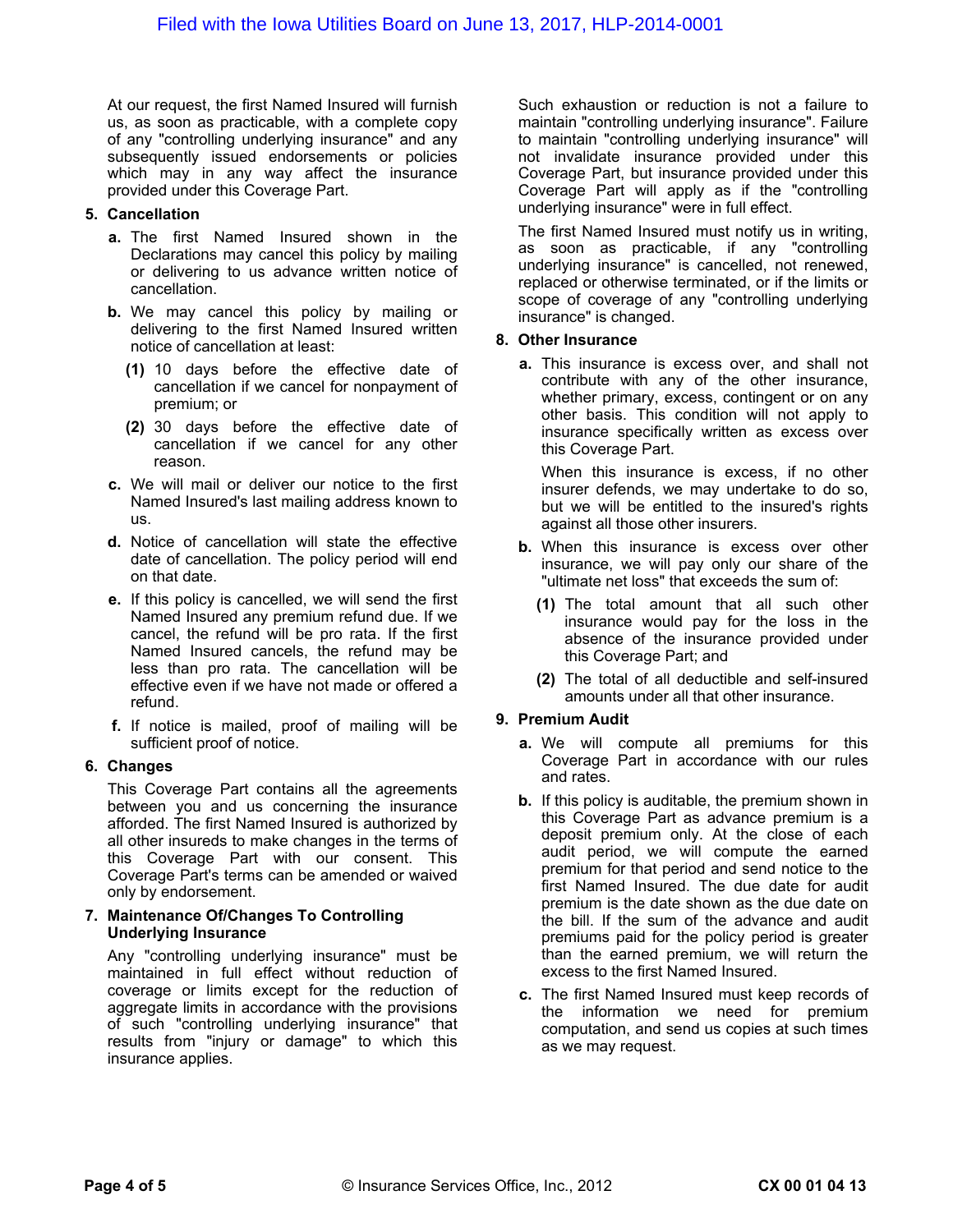#### **10.Loss Payable**

Liability under this Coverage Part does not apply to a given claim unless and until:

- **a.** The insured or insured's "controlling underlying insurer" has become obligated to pay the "retained limit"; and
- **b.** The obligation of the insured to pay the "ultimate net loss" in excess of the "retained limit" has been determined by a final settlement or judgment or written agreement among the insured, claimant, "controlling underlying insurer" (or a representative of one or more of these) and us.

#### **11.Legal Action Against Us**

No person or organization has a right under this Coverage Part:

- **a.** To join us as a party or otherwise bring us into a suit asking for damages from an insured; or
- **b.** To sue us on this Coverage Part unless all of its terms have been fully complied with.

A person or organization may sue us to recover on an agreed settlement or on a final judgment against an insured; but we will not be liable for damages that are not payable under the terms of this Coverage Part or that are in excess of the applicable limit of insurance. An agreed settlement means a settlement and release of liability signed by us, the insured, "controlling underlying insurer" and the claimant or the claimant's legal representative.

#### **12.Transfer Of Defense**

#### **a. Defense Transferred To Us**

When the limits of "controlling underlying<br>insurance" have been exhausted, in have been exhausted, in accordance with the provisions of "controlling underlying insurance", we may elect to have the defense transferred to us. We will cooperate in the transfer of control to us of any outstanding claims or suits seeking damages to which this insurance applies and which would have been covered by the "controlling underlying insurance" had the applicable limit not been exhausted.

#### **b. Defense Transferred By Us**

When our limits of insurance have been exhausted our duty to provide a defense will cease.

We will cooperate in the transfer of control of defense to any insurer specifically written as excess over this Coverage Part of any outstanding claims or suits seeking damages to which this insurance applies and which would have been covered by the "controlling underlying insurance" had the applicable limit not been exhausted.

In the event that there is no insurance written as excess over this Coverage Part, we will cooperate in the transfer of control to the insured and its designated representative.

#### **13.When We Do Not Renew**

If we decide not to renew this Coverage Part, we will mail or deliver to the first Named Insured shown in the Declarations written notice of the nonrenewal not less than 30 days before the expiration date.

If notice is mailed, proof of mailing will be sufficient proof of notice.

#### **SECTION IV – DEFINITIONS**

The definitions applicable to any "controlling underlying insurance" also apply to this insurance. In addition, the following definitions apply.

- **1.** "Controlling underlying insurance" means any policy of insurance or self-insurance listed in the Declarations under the Schedule of "controlling underlying insurance".
- **2.** "Controlling underlying insurer" means any insurer who provides any policy of insurance listed in the Declarations under the Schedule of "controlling underlying insurance".
- **3.** "Event" means an occurrence, offense, accident, act, or other event, to which the applicable "controlling underlying insurance" applies.
- **4.** "Injury or damage" means any injury or damage, covered in the applicable "controlling underlying insurance" arising from an "event".
- **5.** "Retained limit" means the available limits of "controlling underlying insurance" applicable to the claim.
- **6.** "Ultimate net loss" means the total sum, after reduction for recoveries, or salvages collectible, that the insured becomes legally obligated to pay as damages by reason of:
	- **a.** Settlements, judgments, binding arbitration; or
	- **b.** Other binding alternate dispute resolution proceeding entered into with our consent.

"Ultimate net loss" includes defense expenses if the "controlling underlying insurance" specifies that limits are reduced by defense expenses.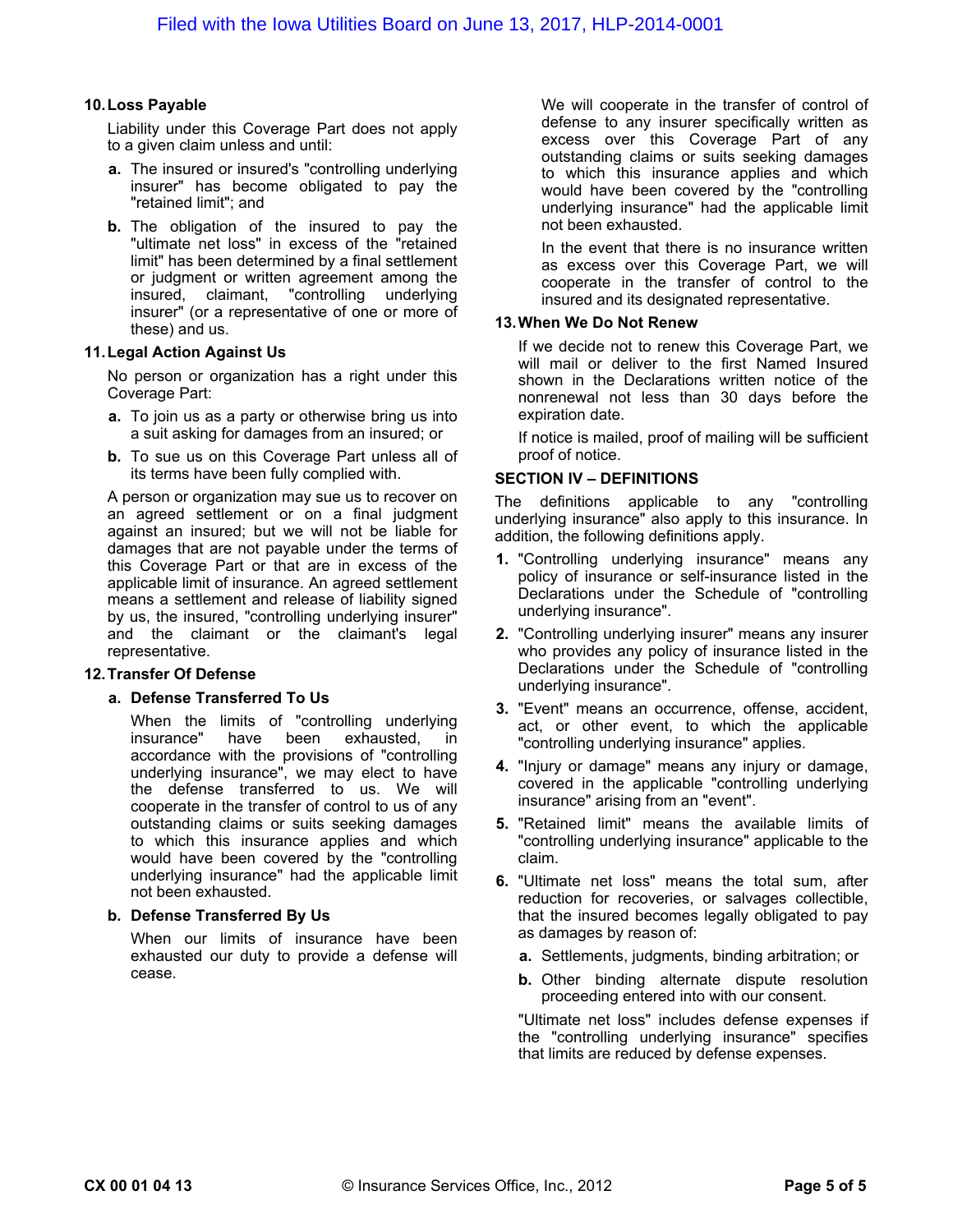# Filed with the Iowa Utilities Board on June 13, 2017, HLP-2014-0001

| A Stock Company<br>Domicile Address:<br>Home Office:<br><b>Underwriting Office:</b> |                                 |
|-------------------------------------------------------------------------------------|---------------------------------|
| Telephone Number:                                                                   |                                 |
| IN WITNESS WHEREOF,<br>presents.                                                    | has executed and attested these |
| Secretary                                                                           | President                       |
|                                                                                     |                                 |